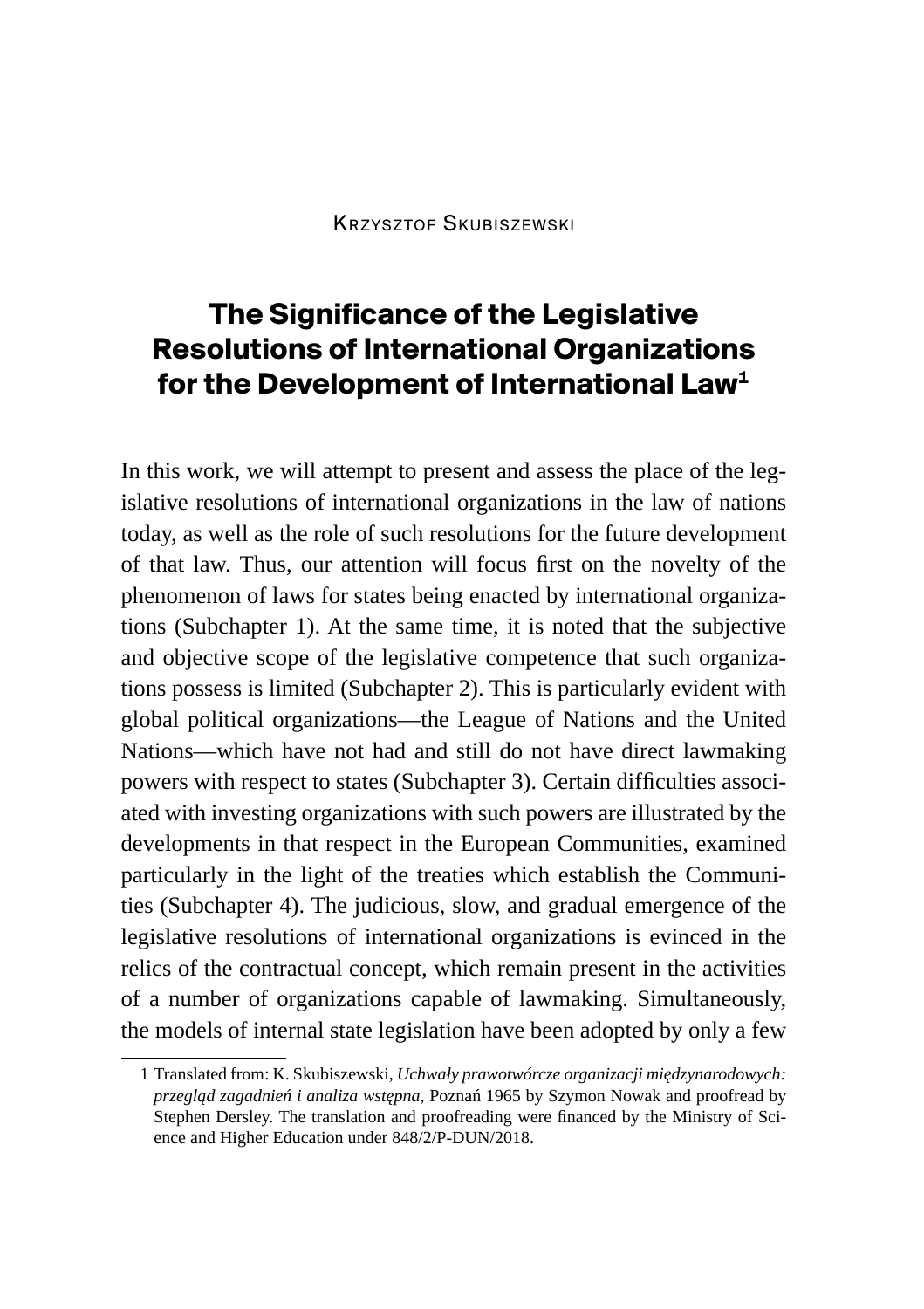of the organizations in question, and by no means to a broad extent (Subchapter 5). Bearing all the resulting reservations in mind, one can speak of the inception of legislative bodies within the international community (Subchapter 6). Finally, we briefly discuss the reasons why in order to regulate certain matters, states opt for the enactment of law by an organization rather than proceed by means of a traditional treaty (Subchapter 7).

## **Enactment of Law for States by International Organizations as a New Phenomenon in International Life**

The information provided in the preceding chapters and the deliberations conducted on their basis, compel one to state that in international life today the enactment of law for states by international organizations is an accomplished fact.

The involvement of international organizations in establishing legal norms addressed to states should be approached as a novel development process in the law of those organizations. The law of international organizations evolves quickly and its growth engenders changes of certain fundamental principles adopted at a time when the first international organizations came into existence. It may be noted for instance that today the principle of unanimous decisions has been overcome in the law of international organizations, and the right to veto for every member has been abolished as well; international bodies have been equipped with competence enabling them to use coercion with respect to states; physical persons have been granted the right to sue states (including their native state) before international instances; the actions and interventions of organizations have been extended to encompass those affairs and areas which until recently had been an inviolable domain of the exclusive competence of the state. The development and progress in the law of international organizations translates into simultaneous develop-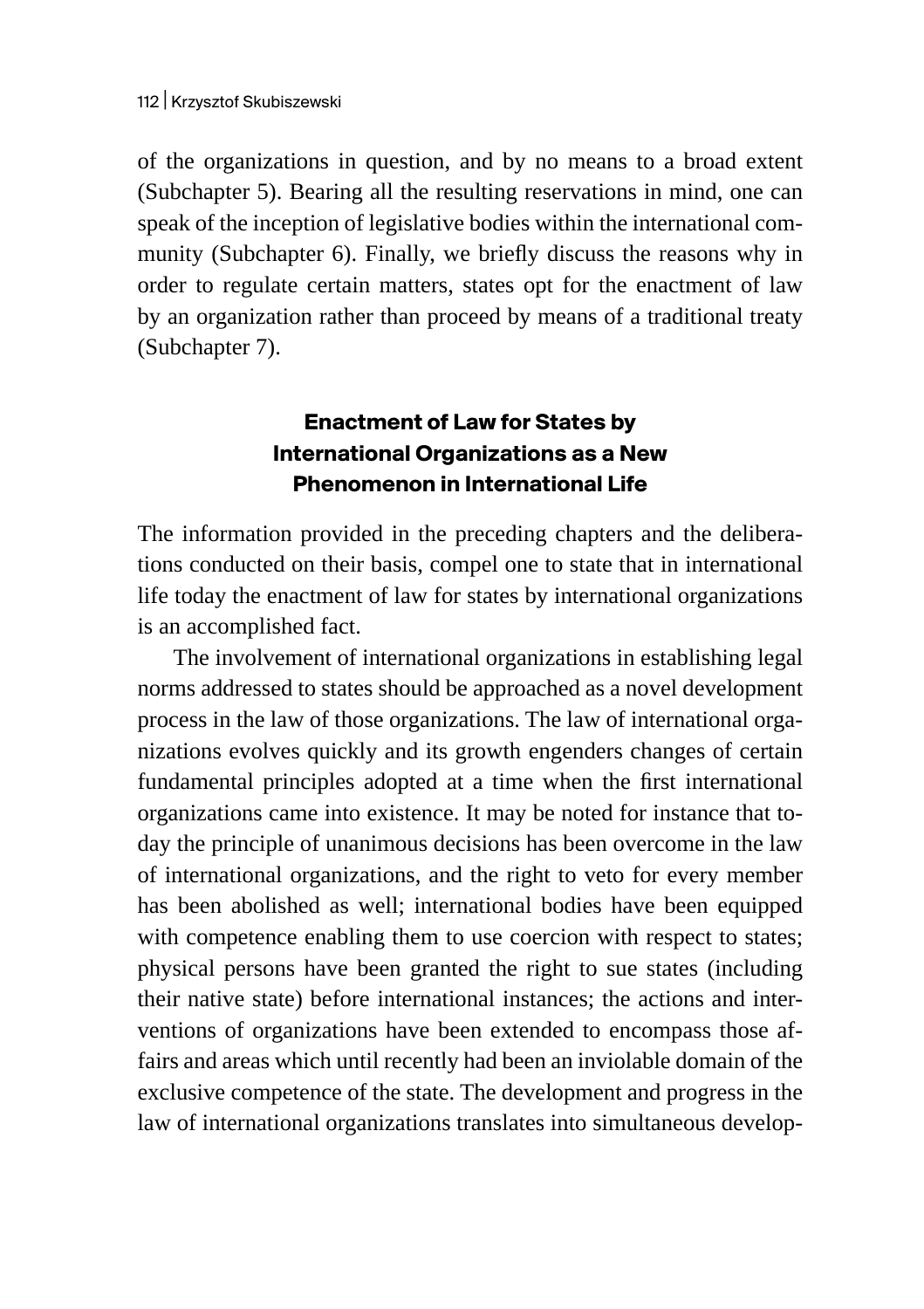ment and progress in international law.2 The fact that certain international organizations have gained the competence to enact law for states not only proves that organizations enhance their role with respect to states—upon consent of the latter in any case—but also shows that the international community is gradually improving its structure and is transitioning to a higher level of development.<sup>3</sup> The competence to enact legal rules for states appears increasingly often in the law of international organizations. This competence constitutes one of the major changes introduced by that law in the universal international law.

The competence of international organizations on which we are currently focusing our attention is a novel and contemporary phenomenon. This monograph is concerned exclusively with positive law, but it is only in that law that we find instances of an international organization being empowered to issue legislative acts that are binding on states. Our issue has actually no history of its own, as the phenomenon described here dates back to the end of World War II, while precedents from earlier periods are more than meagre. Among the organizations currently able to enact legal rules for states, only one originates from before 1939: The Central Commission for the Navigation of the Rhine. This organization may enact law only by way of unanimous resolutions (Chapter III, Subchapter 1), and therefore belongs to the least developed category of organizations equipped with legislative powers. Also, a few more organizations that are empowered to revise their own statutes trace their origin to before the last world conflict. Here, one can mention only the International Bureau of Education in Geneva (Chapter VI, Subchap-

<sup>2</sup> See C.W. Jenks, *The Common Law of Mankind*, London 1958, specifically the study on p. 173 ff. entitled *The Impact of International Organization on International Law*. In his appraisal of legislative activities of international organizations, the author refers to the phenomena we are interested in only when discussing the manuals of the World Health Organization and the technical annexes of the International Civil Aviation Organization, pp. 186–188.

<sup>3</sup> Cf. remarks by P. Reuter in *Organisations internationales et evolution du droit*, L'evolution du droit public, Études offertes à Achilles Mestre, Paris 1956, p. 453, concerning lawmaking as a "normal form of law in developed communities."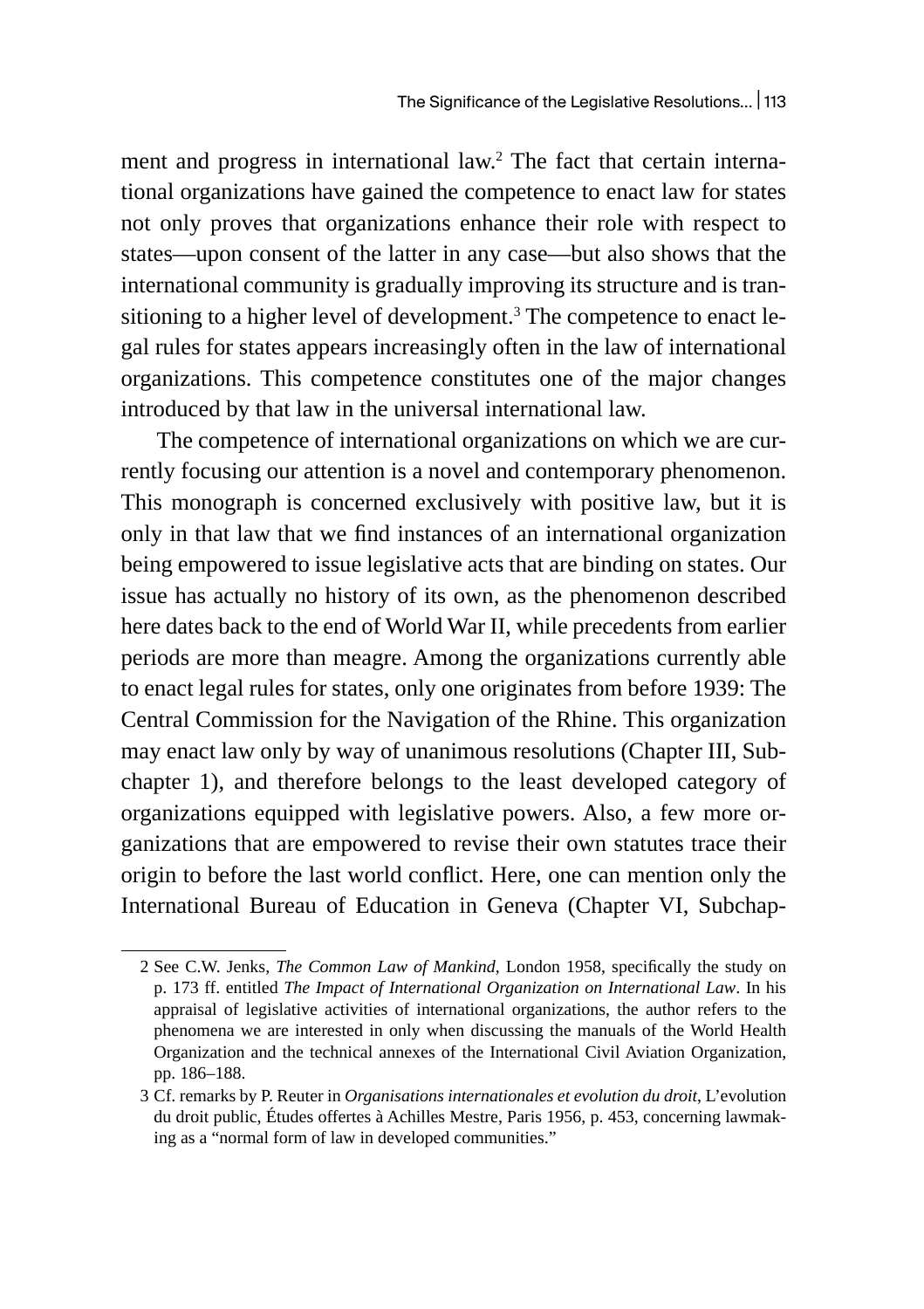ter 2, Section 1) and the Revision Commission acting under Berne railway conventions (ibidem, Section 9). As regards organizations which no longer exist, two should be mentioned: the European Commission of the Danube, and the International Commission on Air Navigation. The European Commission of the Danube issued regulations concerning riparian navigation and policing.4 When this information is compared with the present-day competence of the Central Commission for the Navigation of the Rhine, a body also established in the nineteenth century, one may conclude that the very first legislative acts of an international organization were effected in the area of riparian law in the previous century. However, those were isolated developments in a world in which there were very few international bodies and one could hardly conceive international law being created otherwise than through custom or treaties. The second body we would like to mention is the International Commission on Air Navigation, established under the Paris Convention of 1919. By virtue of majority vote, it was able to amend the annexes to the convention.<sup>5</sup> The Commission was created much later than the aforementioned organs for riverine affairs, but in the interwar years the legislative competence of international organizations remained largely an unprecedented phenomenon.<sup>6</sup>

<sup>4</sup> The Commission is mentioned by M. Merle, *Le pouvoir règlementaire des institutions internationales*, "Annuaire Français de Droit International" 1958, vol. IV, p. 344; A.J.P. Tammes, *Decisions of International Organs as a Source of International Law*, "Académie de Droit International, Recueil des Cours" 1958-II, vol. 94, p. 284.

<sup>5</sup> The Commission has been referred to previously, Chapter IV, Subchapter 1. See P.H. Sand, J. de Sousa Freitas, G. Prat, *An Historical Survey of International Air Law before the Second World War*, "McGill Law Journal" 1960, vol. 7, p. 34.

<sup>6</sup> See further examples in H. Hart Jones, *Amending the Chicago Convention and Its Technical Standards—Can Consent of All Member States Be Eliminated?*, "Journal of Air Law and Commerce" 1949, vol. 16, pp. 194–197 and H.T. Adam, *Les établissements publics internationaux*, Paris 1957, p. 58 ff. The latter author is cited by M. Merle, *Le pouvoir règlementaire...*, p. 344. See also G. Schulz, *Entwicklungsformen internationaler Gesetzgebung*, Gottingen 1960, passim and on p. 55 on unrealized designs to introduce the contracting-out system in the International Labour Organization.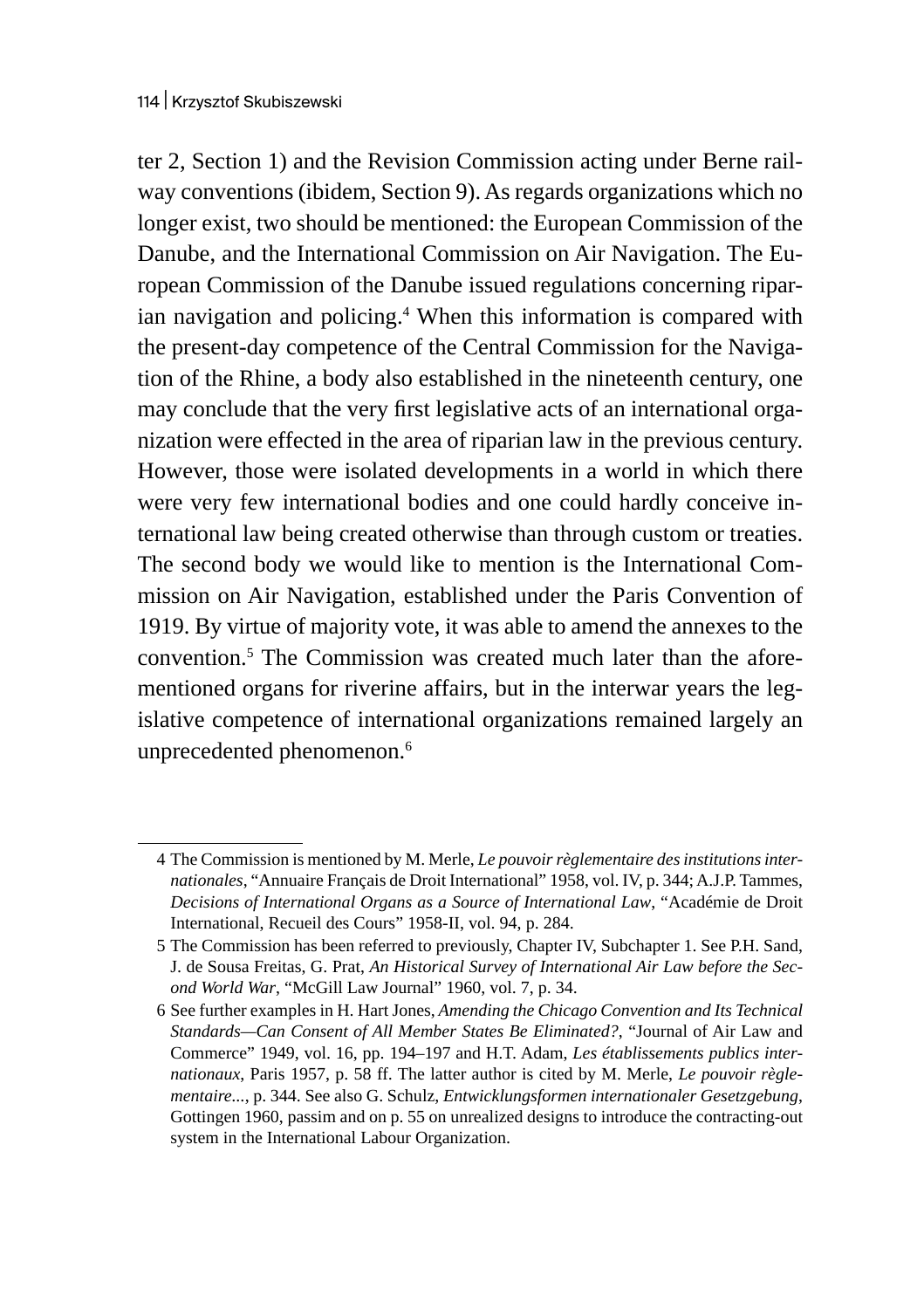### **The Limited Subjective and Objective Scope of the Legislative Competence Exercised by International Organizations**

The overview of the competences and activities of international organizations in Chapters III-IV leads to the conclusion that at present—the legislation of the European Communities notwithstanding—the norms established for states by international organizations have shifted the burden from the treaty as a basic instrument of international legislative technique only to a minimal extent. Formulated more than three decades ago, the words of an expert on the law of treaties, which characterize international agreements as "the only and sadly overworked instrument with which international society is equipped for carrying out its multifarious transactions"7 are still relevant today. However, should the role of the treaty begin to diminish in the future, it will come to pass thanks to the development of the competences of international organizations to issue legislative and administrative acts. Even today, when one considers the abundant growth and development of those regulations we have called the internal law of organizations (Chapter I, Subchapter 4), it must be stated that the legislative and administrative activity of international organizations considerably disburdened the treaty in the domain of internal affairs of organizations. Still, this monograph concentrates on those legal norms which represent the actual rival to treaty law, i.e. norms addressed directly to states. When assessing the place and the role of the law enacted by organizations, we may leave internal law out of the equation, as from the outset it was created through legislative process by the organizations themselves, and the matters which it governed were as a rule beyond the scope of treaties. Trying to determine the extent to which the legislative acts of international organizations have replaced treaty law, one must—given the enormous body of the latter—conclude that the role of the law enacted for states by international organizations is still a minor

<sup>7</sup> A.D. McNair, *The Function and Differing Legal Character of Treaties*, "British Year Book of International Law" 1930, vol. 11, p. 101.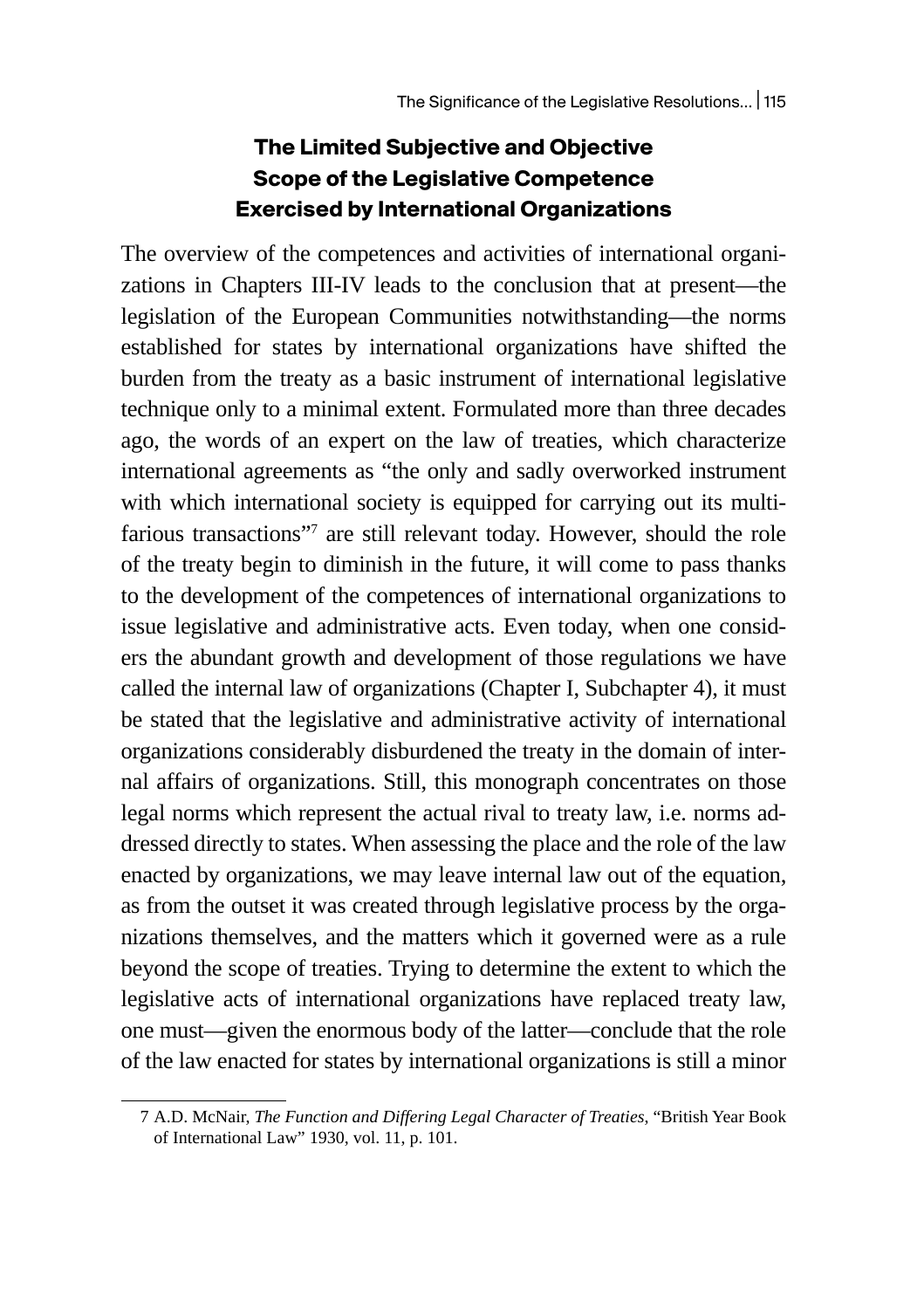one. It increases when such legislation is not compared with the entirety of treaty law, but with only with some of its branches. It follows from the overview in Chapter III-IV that in areas such as aerial navigation, public health, certain aspects of economic collaboration or meteorology, the legislative acts of organizations are extensive, at times display the nature of codification, and not infrequently replace many pertinent conventions, for instance in sanitary law.<sup>8</sup> As one examines the development of international law in those selected areas, one can hardly concur with the view that "the so-called normative competences of international organizations are very narrowly delineated."<sup>9</sup> The view is nonetheless correct in relation to the entirety of affairs within the purview of contemporary international law of treaties. Only in the European Communities, the European Economic Community in particular, can one see the beginnings of a process in which, in an area of such magnitude and importance as the economy, six European states have decided to give priority to legislative acts of organizations at the expense of both treaties and even their own legislation. The states in question have adequately equipped the bodies of the Communities with broad legislative competence. And yet, experience shows that the experiment with the legislation of the Communities not only fails to find followers among other groups of states, but also proves incapable of finding it for the time being.<sup>10</sup> After all, investing organiza-

<sup>8</sup> M. Merle, *Le pouvoir règlementaire...*, p. 359: "Qu'il s'agisse de leur champ d'application ou de leur force exécutoire, Ies règlements internationaux ont donc une portée beaucoup plus grande, envers les États, que les traites et les conventions."

<sup>9</sup> R. Ago, *Die internationalen Organisationen und ihre Funktionen im inneren Tätigkeitsgebiet der Staaten. Rechtsfragen der Internationaten Organisation*, Festschrift für Hans Wehberg zu seinem 70. Geburtstag, Frankfurt am Main 1956, p. 25. Earlier D. Anzilotti, *Lehrbuch des Völkerrechts*, Berlin–Leipzig 1929, vol. 1, p. 228 referred to norms established by international organizations as "zufällige und akzessorische Nebenprodukte", cited by G. Schulz, *Entwicklungsformen…*, p. 5. Anzilotti's view (in contrast to Ago's) is justified, having been formulated 35 years ago.

<sup>10</sup> M. Sørensen, *Principes de droit international public*, Cours general, "Académie de Droit International, Recueil des Cours" 1960-III, vol. 101, p. 107 observes as follows regarding legislative competence of European Communities: "Sans méconnaître l'importance fondamentale pour l'Éurope de cette évolution, il faut admettre qu'elle pousse l'intégration internationale à un tel point qu'elle n'est plus typique des tendances générales qui se manifestent dans la communauté internationale." See also G. Jaenicke, *Völkerrechtsquellen*, Strupp-Schlochauer,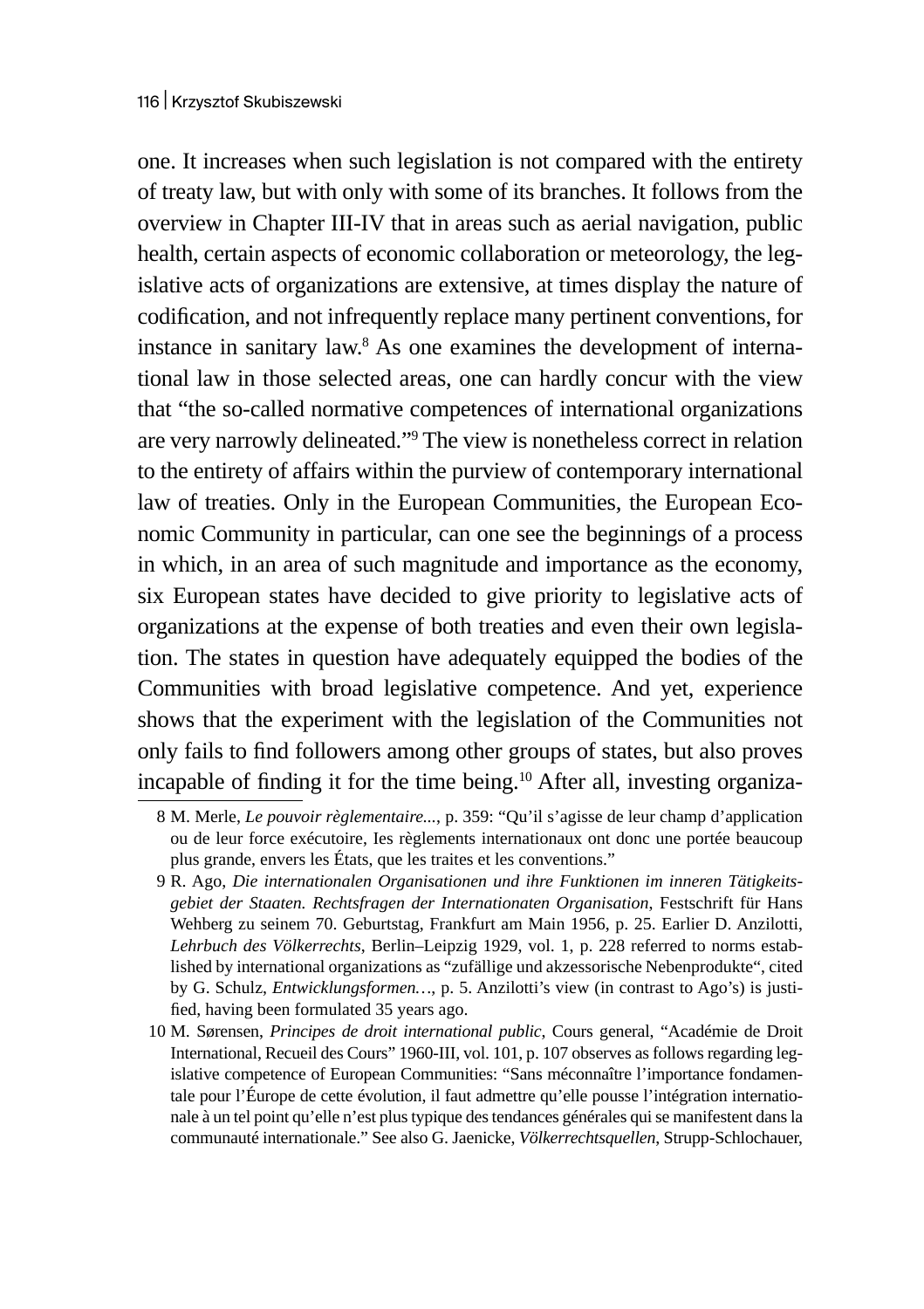tions with such a far-reaching legislative competence as has been the case in two economic Communities (due to its tasks, the Atomic Energy Community did not need broad legislative powers), required on the one hand that states be sufficiently determined and decide to engage in very close cooperation, whilst going so far as to surrender the exercise of sovereignty in many economic matters. On the other, the actual political powers, productive forces and relations of production had to be aligned in a manner which objectively enabled such a close and lasting mutual association. In general, France, Western Germany, Italy, Belgium, the Netherlands, and Luxembourg met the posited requirements and thus were able to attempt to establish organizations which have then gone further in the area of international legislation than is politically feasible in other organizations and larger groups of states. It is noted further on that differences in terms of legislative competence exist between the Communities themselves; these differences demonstrate that even in a small group of states which agree on a common economic policy, the extent of legislative powers granted varied depending on the area to which these powers pertained. In all other international organizations the participation of states is possible only because these organizations operate under the premise that one agrees on and coordinates shared and opposing interests, but do not rely on the minority yielding to the majority, or on subordination to supranational bodies. The international community today is composed of sovereign states and it is remote from being a monolith, given that the states differ with regard to fundamental systemic arrangements and display tremendous discrepancies in economic development and national revenue. The resulting contradictions and rivalry do not permit the creation of an international law that is common to all states in any other manner than through treaties, i.e. by means of a method which still most effectively safeguards each state from having any obligations imposed by other states. Therefore, in numerous

Wörterbuch des Völkerrechts, Berlin 1962, vol. 3, p. 772. A different, more optimistic position appears to be assumed by W. de Valk, *La signification de l'intégration européenne pour le développement du droit international moderne*, Leyden 1962, esp. p. 121.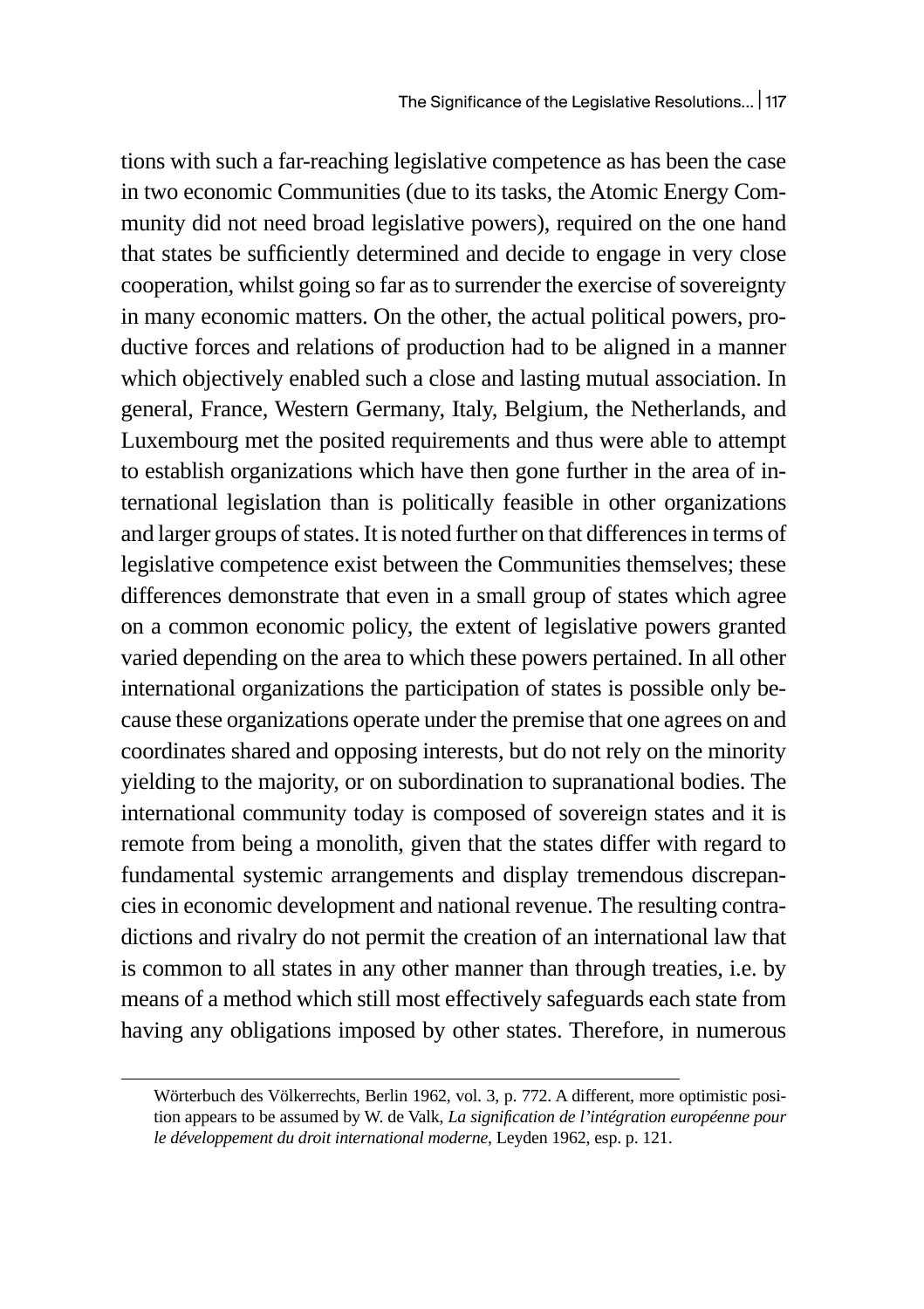issues, international organizations are competent to enact laws solely by way of unanimous resolutions (Chapter III). For this reason, for further matters—in which the considerations of purpose dictated the adoption of the principle of majority resolutions due to the numerous members of a given organization—the contracting-out system was invented, enabling states which dissented to a legislative act to object or state their reservations (Chapter IV). Lawmaking decisions which are enacted by majority vote and come into mandatory effect are, in practical terms, exclusive to the European Communities (Chapter V). As already observed, such decisions are only possible when the mutual ties are particularly strong and a community of goals exists between states $11$ ; even when the aforesaid conditions are met, granting substantial legislative prerogatives to organizations does not have to be the only form of international association in a given group of states.

Hence, what we are witnessing is merely the inception of the practice whereby international organizations enact law for states. In view of the current political structure of the international community, one should not expect prompt changes in the modest scope and reach that legislative acts of international organizations possess among the sources of international law.12 However, the fact that these are but the beginnings of the legislation of international organizations should not overshadow the momentousness of the very development process discussed here nor even less so—lead to the process being downplayed.

<sup>11</sup> Cf. G. Schulz, *Entwicklungsformen…*, p. 72, who, quoting such authors as Mosler, Max Huber, Wright and Brierly, finds that in order for decisions taken by majority vote to be effective, they must be accompanied by a sense of solidarity and community of interests. Schulz adds: "Ein Mehrheitsbeschluss, dem die überstimmte Minderheit die Anerkennung verweigert, bewirkt keine Festigung der internationalen Organisation, sondern ruft die zentrifugalen Kräfte an die Oberfläche."

<sup>12</sup> P. Reuter, *Organisations internationals…*, pp. 451–452: "Concéder à une organisation internationale les compétences nécessaires pour imposer aux États membres des règles générales et permanentes, c'est procéder à une délégation trop importante ·pour qu'elle ne reste pas jusqu'à présent exceptionnelle." Cf. also S. Bastid, *De quelques problèmes juridiques poses par le développement des organisations internationales*, *Grundprobleme des internationalen Rechts.* Festschrift für Jean Spiropoulos, Bonn [1957], p. 37.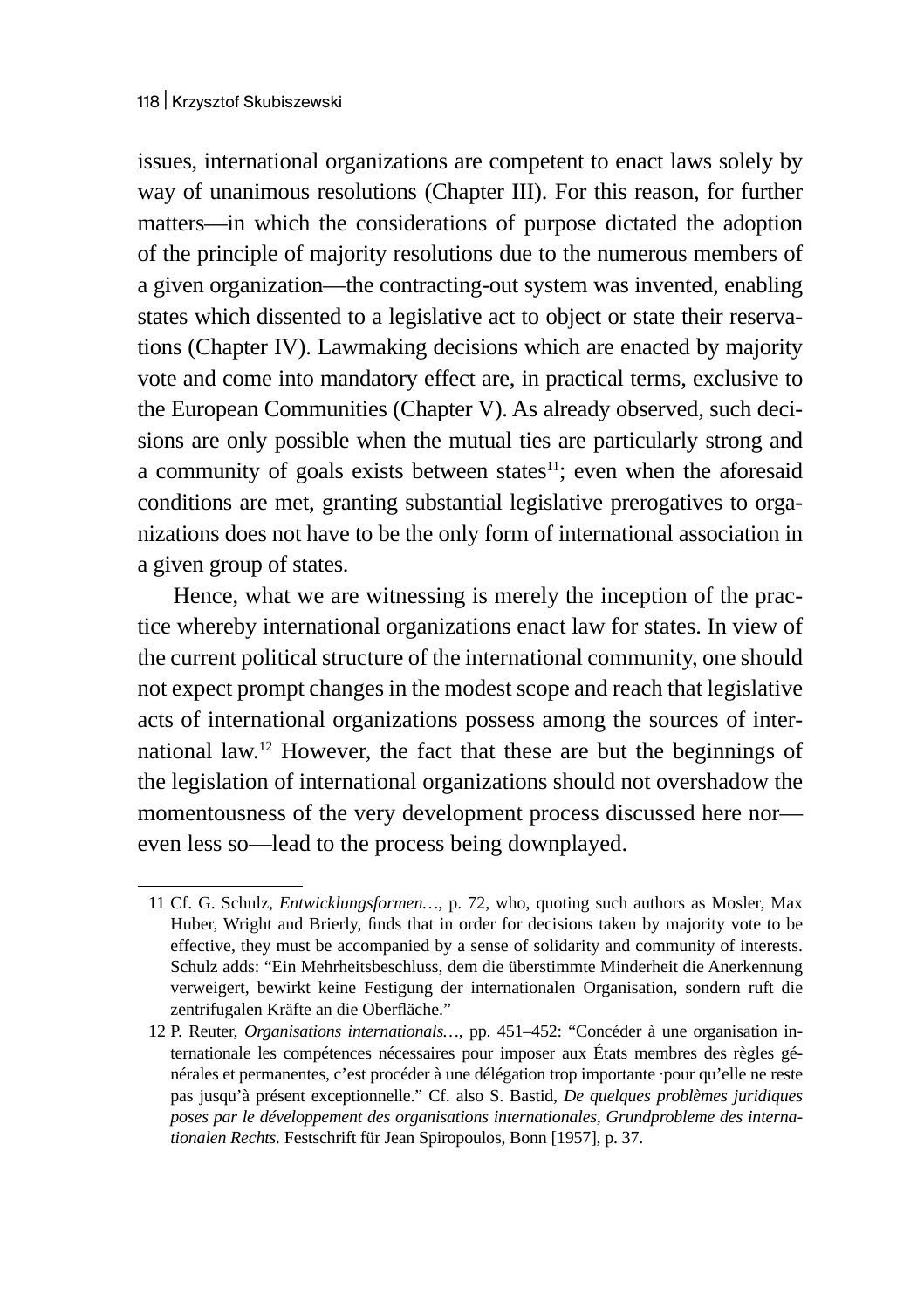At present, states and the international community are far from such a developmental stage in which the legislative acts of organizations will regulate international life to a substantial degree. This is eloquently attested by the fact that organizations whose tasks are political do not possess legislative competence. In particular, I am referring to the League of Nations and the United Nations (Subchapter 3). Also, the direction in which the development of legislative competence proceeded in the integration organizations of Western Europe in the wake of the bold and successful experiment with the European Coal and Steel Community demonstrates that international lawmaking—even in such a small group of states—depends on the political circumstances (Subchapter 4). These issues are discussed below.

### **World Political Organizations and Legislative Competence**

Soon after the founding of the League of Nations, the view was expressed in the scholarly literature that the resolutions of the League are a "particular source of international law."13 The matter was debated in the interwar period, as every now and then the Assembly of the League would pass resolutions which bore on this or that provision of international law. As an example, one could cite the resolution of the Assembly of 11 March 1932 on the adoption of the Stimson Doctrine in connection with the conflict in Manchuria.<sup>14</sup> A number of authors considered such resolutions to represent changes and new norms introduced by the Assembly into international law.<sup>15</sup>

<sup>13</sup> P. Fauchille, *Traite de droit international public*, vol. I, Part 1, Paris 1922, p. 48.

<sup>14</sup> League of Nations, Official Journal, Special Supplement, no. 101, p. 8. The Stimson Doctrine proscribed recognition of anything that happened following breach of the Kellogg-Briand Pact, which prohibited offensive warfare; in particular, the doctrine enjoined that territorial acquisitions made in violation of the Pact were not to be recognized.

<sup>15</sup> E.g. H.A. Smith, *The Binding Force of League Resolutions*, "British Year Book of International Law" 1935, vol. 16, pp. 157–158.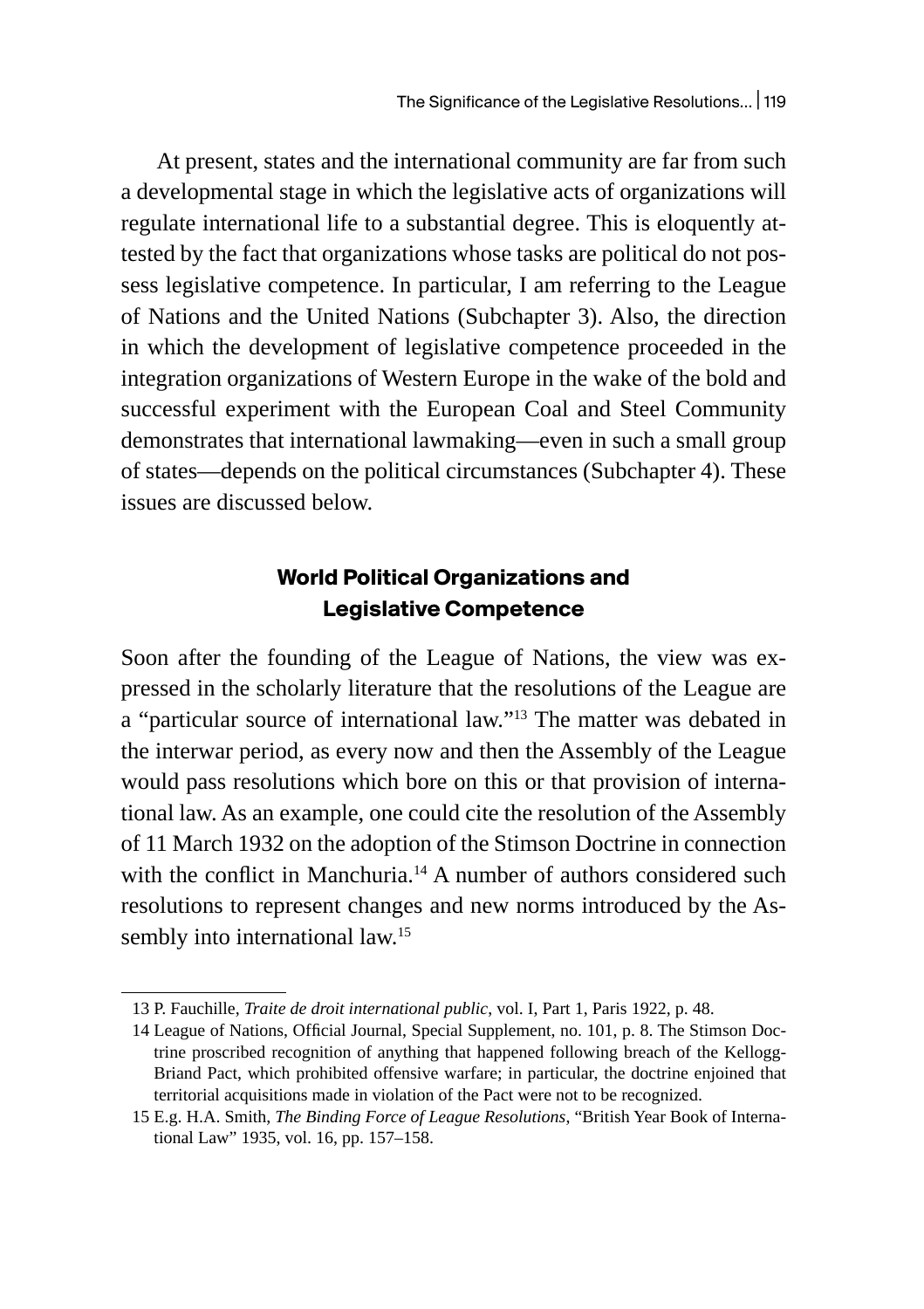A study of the Covenant of the League of Nations leads to the conclusion that the League had no legislative competence with respect to states.<sup>16</sup> The Covenant does not contain any provision which would equip the League with powers to establish legal norms addressed directly to states. Just as any other international organization, the League was able to create its internal law (Chapter I, Subchapter 4). Where authorized, it was capable of passing resolutions under which obligations for the member states arose.<sup>17</sup> However, as already explained, it is not that each binding act is a legislative one (Chapter I, Subchapter 5, Section 3), which is why League resolutions were not a source of international law owing solely to that circumstance. One could perhaps ponder whether the mandates of the League of nations were in fact international agreements or were rather legislation enacted by the League.<sup>18</sup> However, the International Court of Justice in The Hague ruled recently that the mandate pertaining to South-West Africa is a treaty or convention within the meaning of Article 37 of the Statute of the Court.<sup>19</sup> The opinion of the Court may be extended to apply to the remaining mandates. Even if it is assumed that the League of Nations did possess legislative competence in mandate-related cases (a view we do not share), it would have been

<sup>16</sup> Smith, op. cit., p. 159; J.L. Brierly, *The Meaning and Legal Effect of the Resolution of the League Assembly of March 11, 1932*.

<sup>17</sup> See views expressed by Pastuhov, Riches, Schindler and Wilcox, quoted by F.B. Sloan, *The Binding Force of a 'Recommendation' of the General Assembly of the United Nations*.

<sup>18</sup> See dissenting opinions of justices Sir Percy Spender and Sir Gerald Fitzmaurice regarding South-West Africa cases (preliminary objections): "To all appearances [...], the Mandate was a quasi-legislative act of the League Council, carried out in the exercise of a power given to it by the Covenant to meet a stated contingency – a power which it was bound to exercise if the terms of the Mandate had not been previously agreed upon by the Members of the League." And further: "[...] the Mandate was the act of the League Council and is not and never was a "treaty or convention," (or other form of international agreement), or [...] if it was, it is no longer in force as such [...]."

<sup>19</sup> Judgment of 21 December 1962 on South West Africa Cases (preliminary objections), I.C.J. Reports, 1962, pp. 330–332. The wording of the mandates followed the model of resolutions of the League Council, see M.O. Hudson, *International Legislation*, 1919–1921, vol. 1, p. 44 ff.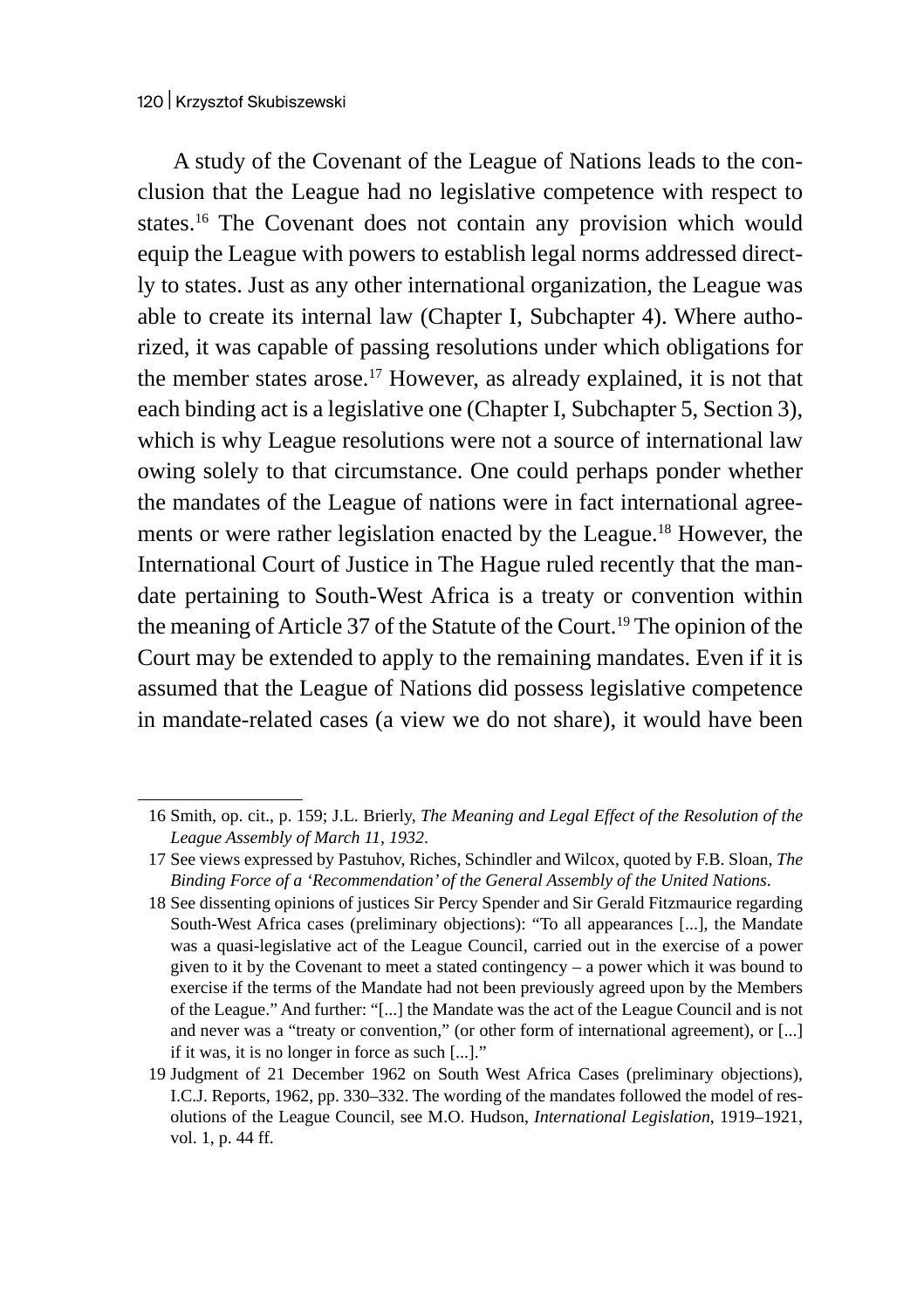a competence exercised by way of exception given the absence of lawmaking powers in any other matters.<sup>20</sup>

The United Nations today represent a similar problem: the world political organization which functions currently does not have legislative powers with respect to its members either. At the 1945 conference in San Francisco where the Charter of the United Nations was drafted, one of the delegations in Committee II/2 submitted a project according to which the General Assembly was to be empowered to enact international legal norms. The norms would have been binding on the members after ratification by the Security Council. However, the committee rejected the proposal with 26 votes to  $1<sup>21</sup>$  The General Assembly and the other main bodies of the UN create the internal law of the organization, and its provisions are already very numerous.<sup>22</sup> Still, neither the General Assembly nor other organs of the UN have obtained the competence enabling them to enact law for states in designated domains.<sup>23</sup>

<sup>20</sup> Apower granted exceptionally to the League was the competence of its Council to introduce changes in the clauses on the protection of minorities in peace treaties with Austria, Hungary, and Bulgaria, see A.J.P. Tammes, *Decisions of International Organs...*, pp. 283–284.

<sup>21</sup> Documents of the United Nations Conference on International Organization, vol. 9, 1945, p. 70. Discussing the rejection of the project, F.B. Sloan, *The Binding Force…*, p. 7 observes: "But while this rejection indicates that the General Assembly was not intended to have general powers of enacting new law similar to those of a national parliament, it is not a decisive indication of the juridical consequences which were envisaged for a recommendation." The project is also mentioned by H. Field Haviland Jr., *The Political Role of the General Assembly*, New York 1951, p. 26.

<sup>22</sup> See, in particular, the provisions cited as examples in Chapter I, Subchapter 4.

<sup>23</sup> See literature cited in Chapter I, notes 33 and 34. See also C. Eagleton, *The Role of International Law*, Commission to Study the Organization of Peace. Charter Review Conference. Ninth Report and Papers presented to the Commission, New York 1955, p. 194. The ability of the General Assembly to resolve on "additional categories of questions to be decided by a two-thirds majority" under Article 18 (3) of the Charter is a legislative competence granted to the Assembly, which appears to be something more than merely a competence to enact internal law of the organization. The competence is referred to by M. Sibert, *Traité de droit international public*, vol. 1, Paris 1951, p. 36; E. Stein, *Constitutional Developments of United Nations Political Organs*, Lectures on International Law and the United Nations Delivered at University of Michigan Law School, June 23–28, 1955. Summer Institute on International and Comparative Law, Ann Arbor 1957, p. 351, quotes the socalled Douglas-Thomas Resolution presented at the US Congress in 1949, which called for a treaty under which the General Assembly would acquire broad competences to take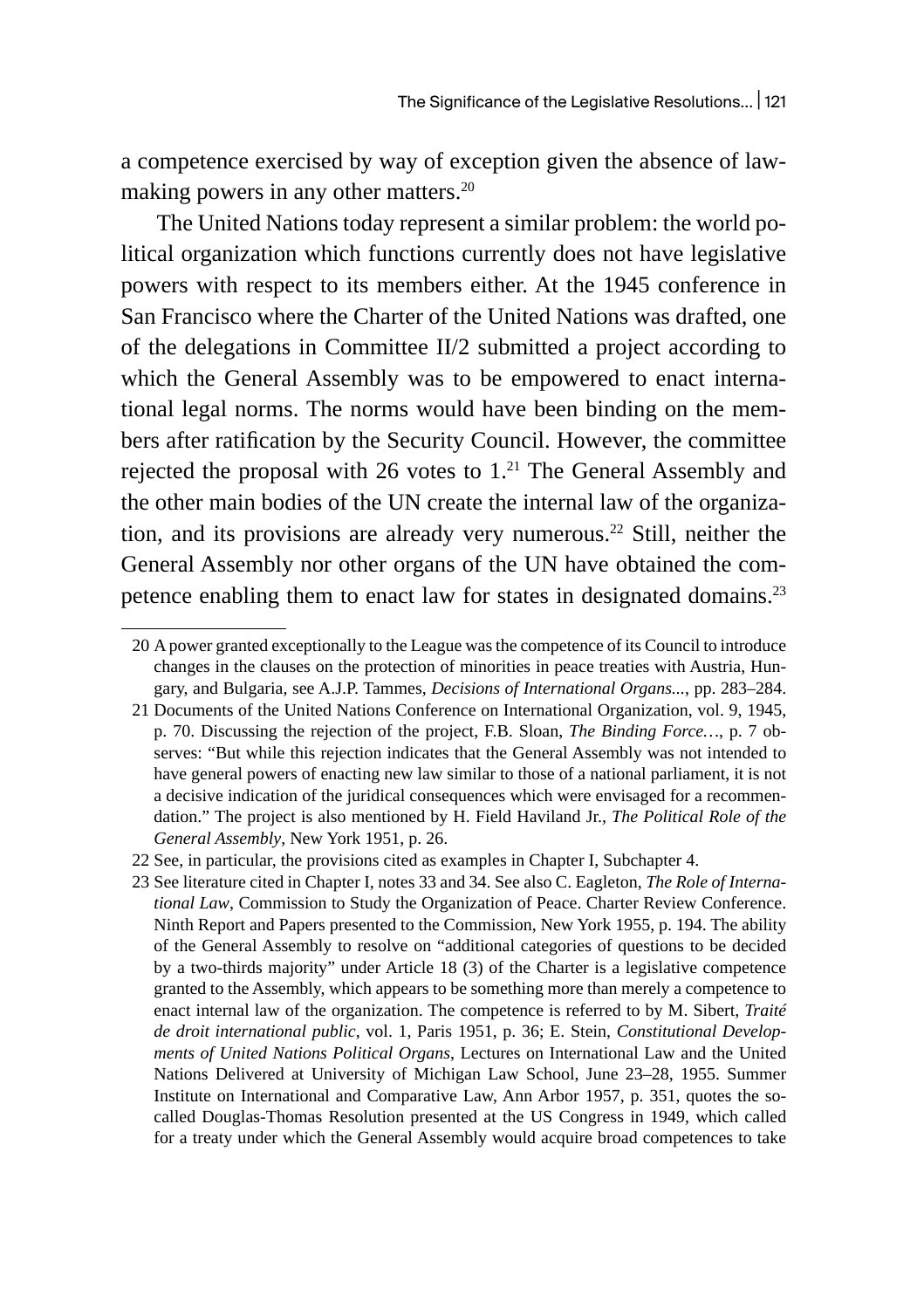While articulating that view, we do not intend to conclude in the negative whether the recommendations of the Assembly and other bodies have legal effects for the members and whether they affect their conduct.<sup>24</sup> Nonetheless, recommendations are not legislative acts and are therefore marginal to the subject matter of this monograph.

World political organizations, such as the League of Nations formerly and the United Nations today, are entities within which there co-exist states whose interests and aspirations differ or, particularly, diverge. The organizations are expected to create the framework and the mechanism enabling states to cooperate in matters the latter find vital where the life and existence of each is concerned. The most significant task of the United Nations is to contribute to the upholding of world peace and to influence states to resolve their disputes in a peaceful manner. In order to carry out this task, an organization such as the UN does not require legislative competence. Instead, it needs executive powers and the Charter of the United Nations, in particular Chapter VII, contains provisions which set out the legal grounds for the organization to bring

binding decisions in the area of security. It remains unclear whether the proposal also aimed to endow the Assembly with lawmaking powers. L.B. Sohn, op. cit., p. 383, speaking with approval of the competences of the World Health Organization, declared: "I do not see at all any reason why we could not have a supplementary agreement giving the United Nations General Assembly power to make similar regulations in various fields of international law which do not have special political implications." See suggestions advanced by that author with respect to granting legislative competence to the Assembly, G. Clark, L.B. Sohn, *World Peace through World Law*, Second Edition Revised, Cambridge, Mass., 1960, p. 35 ff.

<sup>24</sup> The issue goes beyond the scope of this book, although it is related to international lawmaking involving the UN. The author discussed the matter in the dissertation submitted in 1964 at the Columbia University, NYC, entitled *The Power of the U. N. General Assembly to Influence Policies of Members in Political Matters. A Preliminary Study*, typescript, 240 pp. See literature cited in Chapter I, notes 33 and 34. See F.B. Sloan, *The Binding Force…*, pp. 6, 16, 20; M. Sibert, *Traité de droit…*, p. 36; M. Sørensen, *Principes de droit...*, p. 92. In particular, see the often quoted remarks of Justice H. Lauterpacht in the dissenting opinion attached to the advisory opinion of the International Court of Justice in The Hague of 7 June 1955 on the voting procedure on questions relating to reports and petitions concerning the territory of South West Africa. I.C.J. Reports, 1955, pp. 118–119 and 122. An original view was advanced by M. Bartoš, *Medunarodno javno pravo*, vol. I, Belgrade 1954, pp. 112–113, who argued that a unanimously accepted recommendation of the General Assembly acquires the nature of a general legal rule adopted by civilized nations.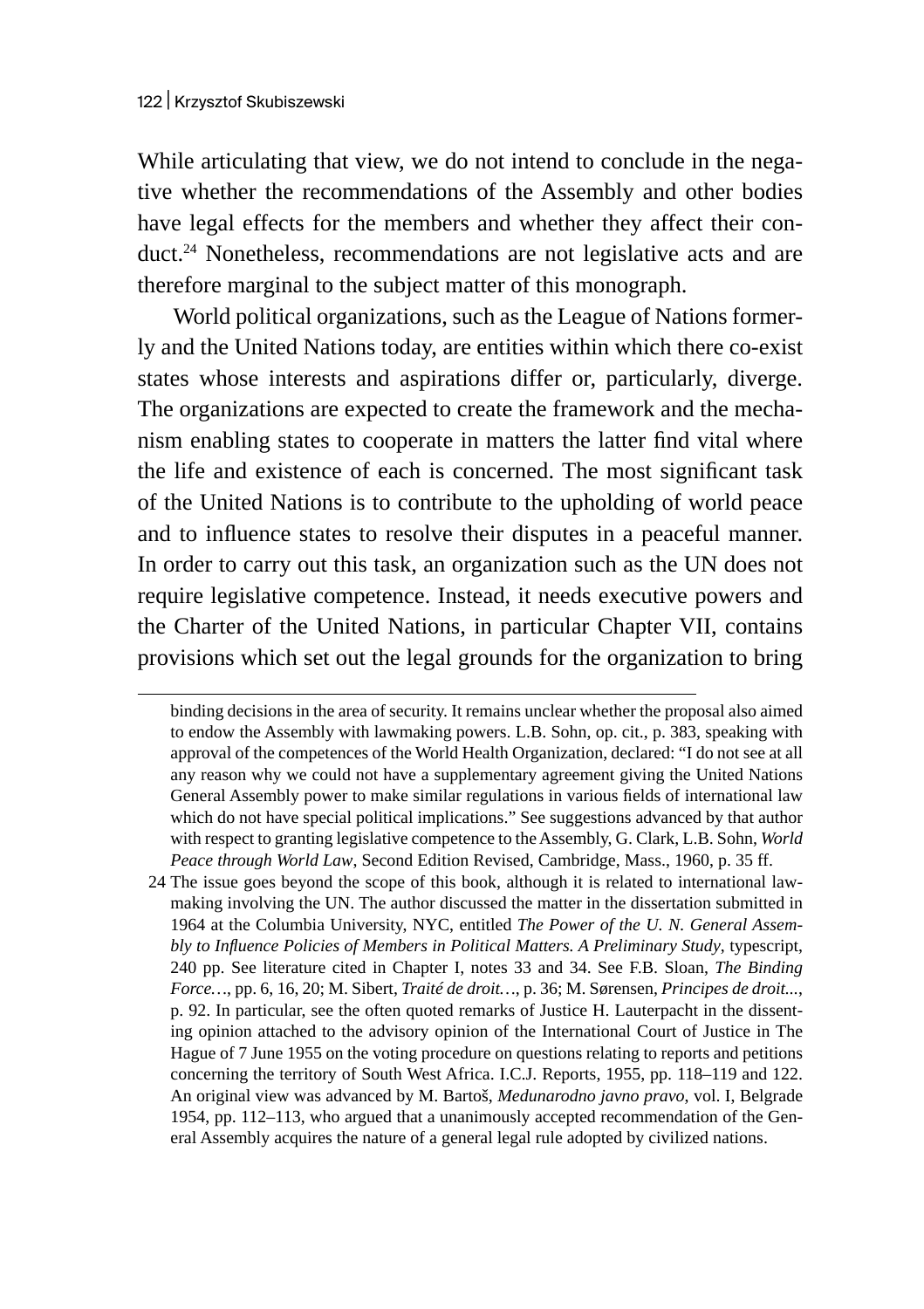coercion to bear against states which threaten or violate peace. The political tasks of organizations such as the UN and the highly complex composition of its members permit it to act using persuasion, diplomatic pressures and demarches rather than by means of generally formulated injunctions and prohibitions. It clearly follows from the overview of legislative activity of international organizations (Chapters III–VI) that in strictly political matters it is still too early for even a limited range of lawmaking competence to be granted to an international organization.<sup>25</sup>

It is also too early for such competence to be granted to organizations with political tasks which gather a minor number of countries, even though the latter may at times function very harmoniously and pursue a foreign policy which proves identical in certain respects. None of the regional political organizations is equipped with legislative competence.26 It may therefore be worthwhile mentioning the view according to which certain resolutions of the North Atlantic Council were allegedly a source of law for the member states.<sup>27</sup> Here, one specifically cites the resolution of the Council of 13 December 1956 on the peaceful settlement of disputes between the members and the resolution to implement Section IV of the Final Act of the London Conference of 3 October 1954. The latter instrument increased the competences of the Supreme Allied Commander in Europe, whereas the resolution concerning the peaceful settlement of disputes creates a new legal rule for the members of the Organization: they are obligated (subject to exceptions stated in the resolution) to submit unsettled disputes to good offices procedures within the Organization before resorting to any other

<sup>25</sup> It is aptly observed that in the area discussed here the United Nations do not play and, apparently, will not play any greater role: see P.B. Potter, *An Introduction to the Study of International Organization*, New York 1948, p. 265; C.W. Jenks, *The Impact of International Organizations on Public and Private International Law*, The Grotius Society, Transactions for the Year 1951, vol. 37, p. 36.

<sup>26</sup> The powers of the Western European Union and the European Council to amend certain provisions of the treaties, which are in fact very limited, are not taken into account here; see Chapter VI, Subchapter 2, Sections 5 and 6.

<sup>27</sup> M. Merle, *Le pouvoir règlementaire...*, pp. 346–348.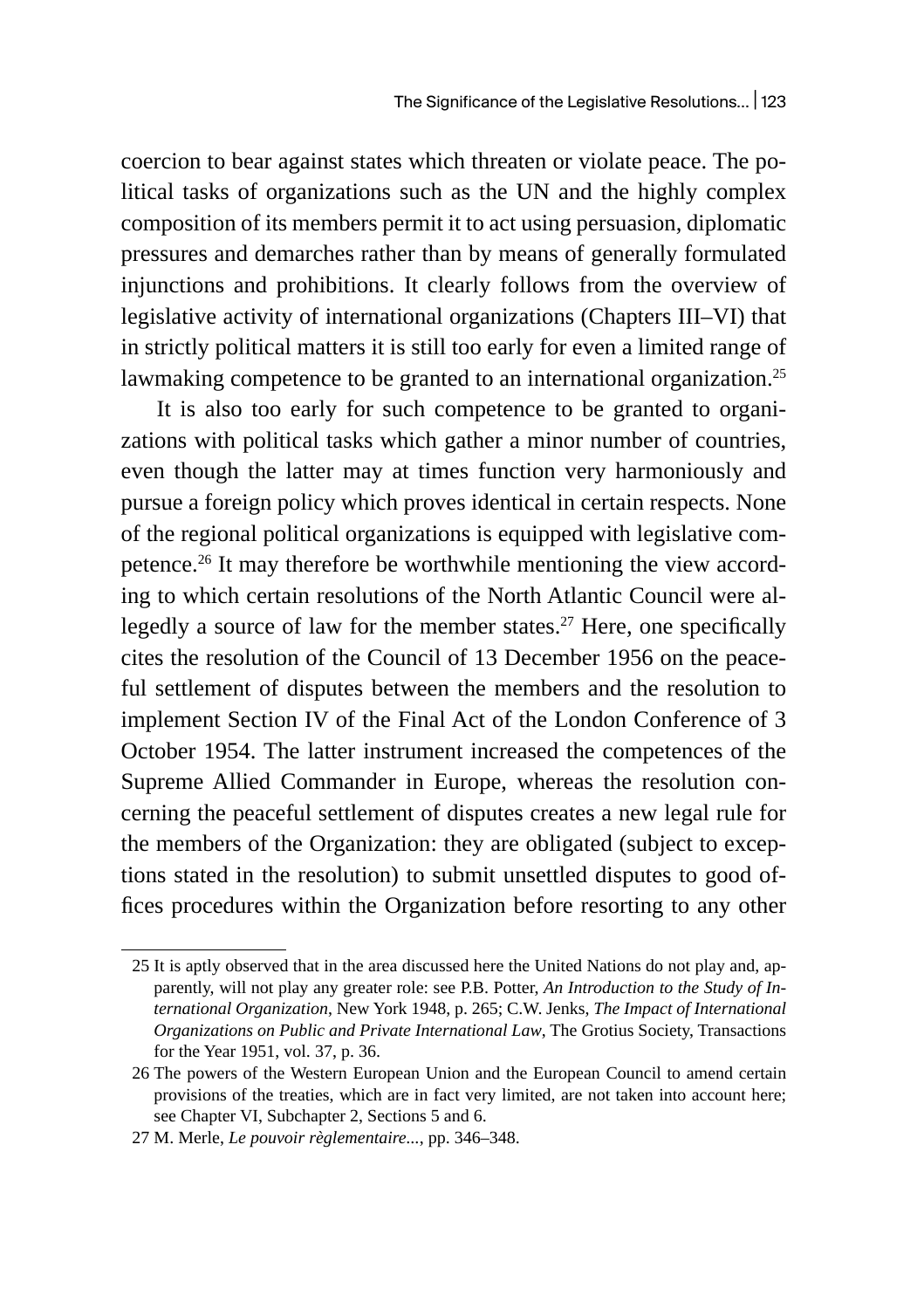international institution. As for the other resolution, the Supreme Allied Command in Europe is to exercise its powers after consultation and agreement with the governments concerned. Here, one may consider the matter further to determine whether the new obligations of a military nature which arise for the states are indeed the result of an act of lawmaking, or whether they are formulated only upon having been agreed between those states and the Organization. No treaty had granted lawmaking powers to the North Atlantic Council and therefore—as previously stated in Chapter I, Subchapter 5, Section 1—it has to be concluded that it does not possess legislative competence. If the resolutions of the council give rise to legal norms, then it has to be assumed that the norms are in force not because they have been enacted by the Council but because the states have consented, doing so through a resolution of an international body. If, on the other hand, one adopts the view to which the author quoted here seems to subscribe, namely that by virtue of its resolutions the Council enacts law for its members (who are subject to it as an act of the Council as opposed to contractual rules), we would be dealing—first—with an international organization enacting law in a domain which is thoroughly political and concerns the most vital interests of state, and second, with an organization obtaining legislative competence through practice rather than under an explicit treaty provision (which is indispensable, in our opinion). It seems, however, that the latter interpretation is untenable; in other words, one cannot but conclude that the North Atlantic Treaty Organization has no legislative competence.

### **Distinct Lawmaking Arrangements in Particular European Communities**

The overview of lawmaking powers granted to the European Communities, presented in Chapter III, Subchapter 2–4, and in Chapter V, Subchapter 1–3, leads to the conclusion that there are differences in this re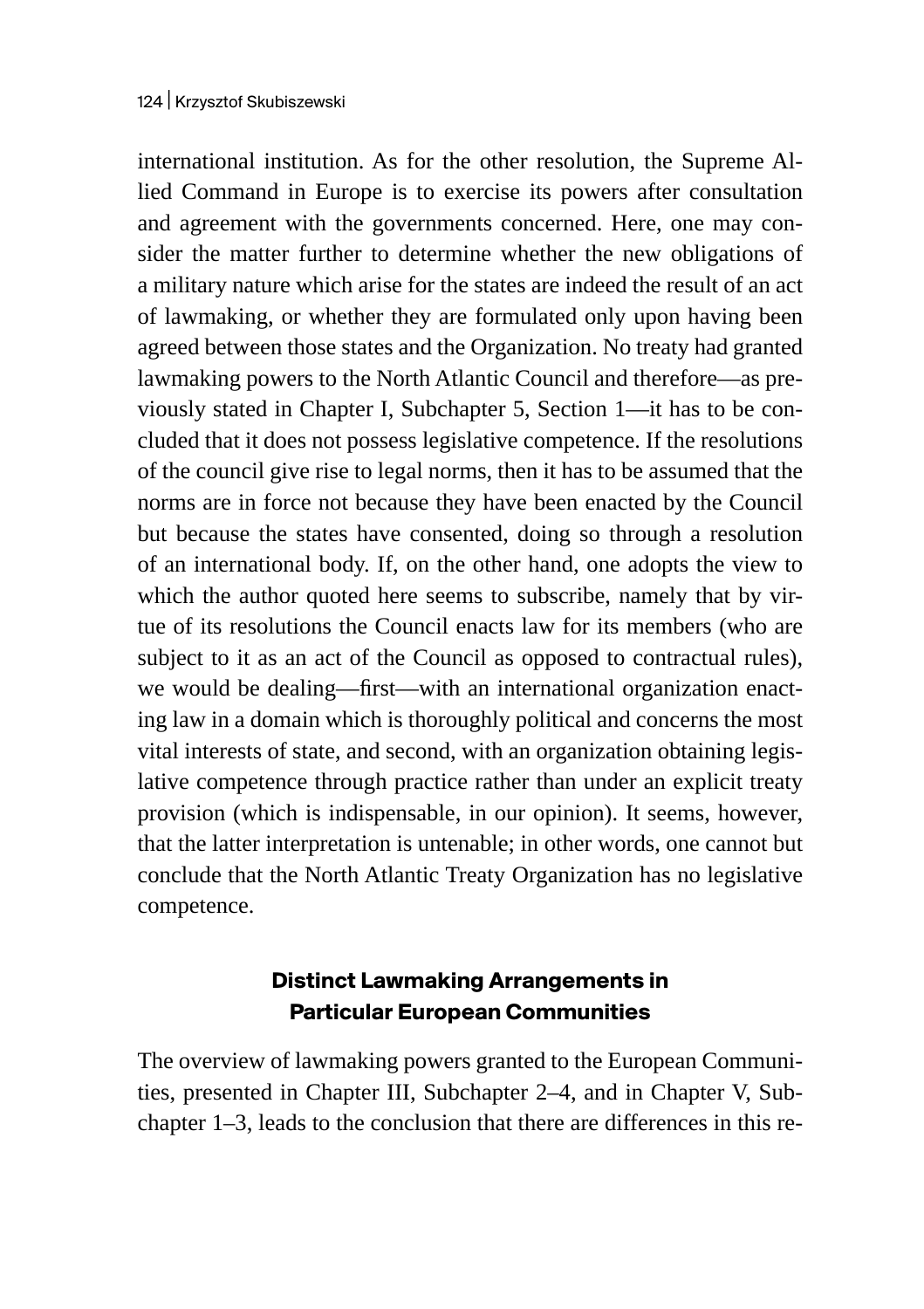spect between the Communities, coming to light as one examines which organs enact law (subjective differences) and determines the scope of affairs that such competence covers (objective differences).

In our opinion, the differences are indicative of the difficulties involved in assigning legislative powers to an international organization, even in the case of organizations with so few members as the European Communities (six states). It turned out that the competence of the Communities to enact law required a distinct arrangement in each Community and that it proved impossible to adhere to one model whilst doing so. For one thing, the tasks of the Communities differ in terms of their subject matter, but the chief cause behind it was that when six Western European states established the first Community, the political circumstances were quite unlike those which the same states faced when deciding on further integration.

1. The first issue: the division of lawmaking competences between the organs of each Community was resolved in one particular fashion in the case of the European Coal and Steel Community, while a different approach was employed for the European Economic Community. The solution adopted for the European Atomic Energy Community follows the model of the EEC. However, given that pursuant to the treaty the legislative competence of the Atomic Energy Community is a minor one (which is also referred to further on), the difference between the latter and the Coal and Steel Community is less evident than in the case of the Economic Community.

Within the European Coal and Steel Community, the body invested with legislative powers is the High Authority. This is not an exclusive competence for—as we have seen—the treaty does not preclude lawmaking on the part of the Special Council (Chapter III, Subchapter 2, and Chapter V, Subchapter 1, Section 1). Still, the treaty authorizes the Special Council to engage in such an activity only in view of exceptional expedients. Let us recall that the High Authority is an organ composed of persons who are not representatives of the states. Under the treaty,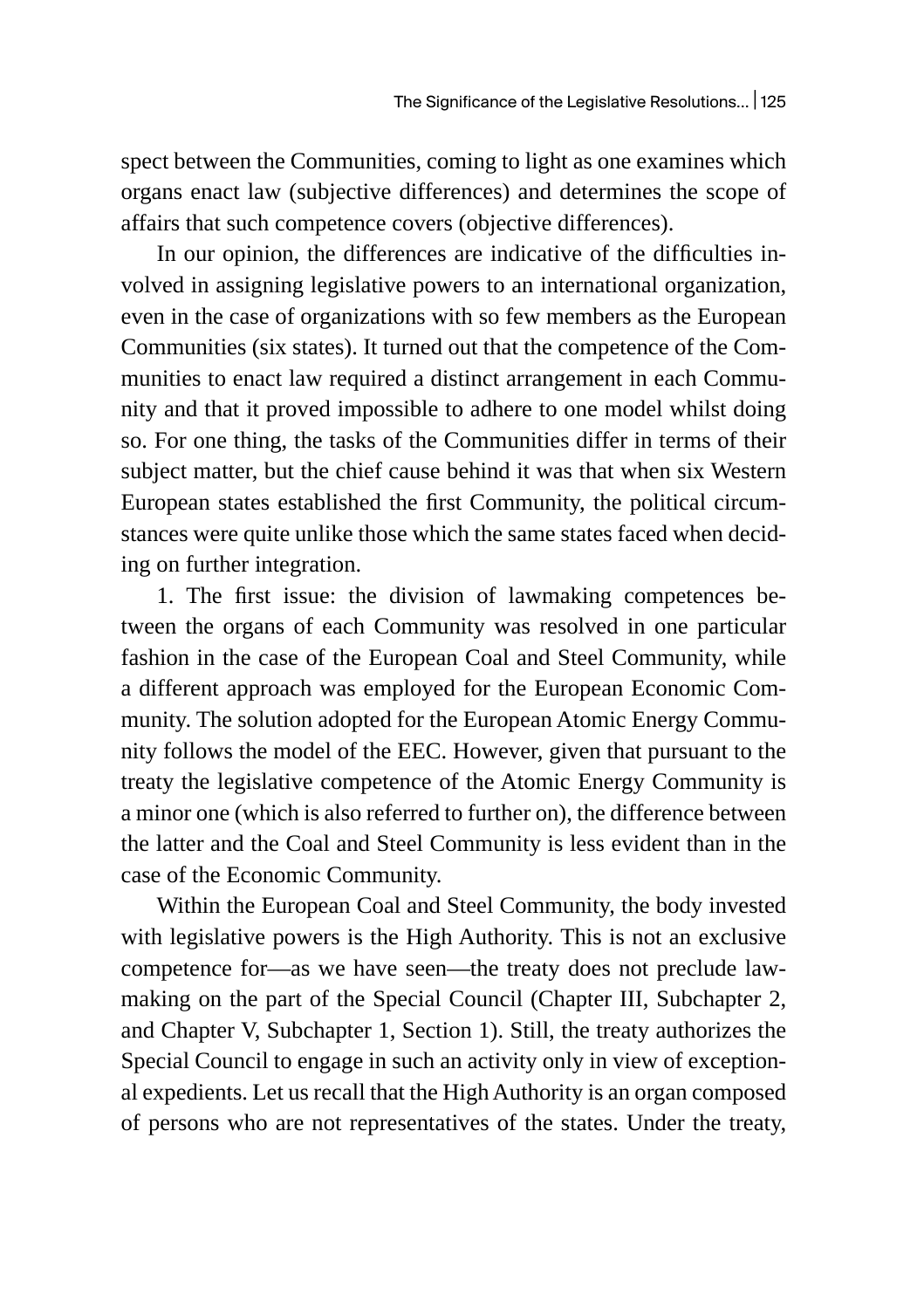such persons act "in the general interest of the Community, [being] completely independent in the performance of their duties." (Article 9 (5)).

Meanwhile, the lawmaking function in the European Economic Community is delegated to a body composed of representatives of the states, namely the Council (Chapter III, Subchapter 3 and Chapter V, Subchapter 2, Section 1). Although the Commission of the Community, an organ equivalent to the High Authority of the Coal and Steel Community, also possesses the competence to enact specifically targeted law for the member states (Chapter V, Subchapter 2, Section 2), its role is indeed very minor compared with the powers of the Council, while the regulations it issues are rare and few. Analogous solutions were adopted in the treaty establishing the European Atomic Energy Community. The organ invested with the competence to enact legal norms is also a Council composed of delegates from respective governments (Chapter III, Subchapter 4 and Chapter V, Subchapter 3, Section 1), while a supranational body—the Commission—exercises lawmaking function only exceptionally (Chapter V, Subchapter 3, Section 2). It needs to be noted, however, that the shift of import in favour of the Council is less palpable in the Atomic Energy Community, since instances in which organs of that Community enact law are few and far between in any case.

Thus one sees a characteristic change compared with the solution adopted for lawmaking within the European Coal and Steel Community, where substantial legislative competence was granted to a body which does not comprise representatives of states. Here, i.e. in the Communities established by the Treaties of Rome of 1957, a more traditional solution was employed: the legislative competence was entrusted to diplomatic organs (composed of governmental delegates); in a range of vital affairs, the bodies were and remain entitled to enact law solely by virtue of unanimous resolutions (Chapter III, Subchapters 3 and 4). One should therefore ask why states decided to follow a different paradigm in the Treaties of Rome? After all, those were the same states which continued as members of the Coal and Steel Community, and had no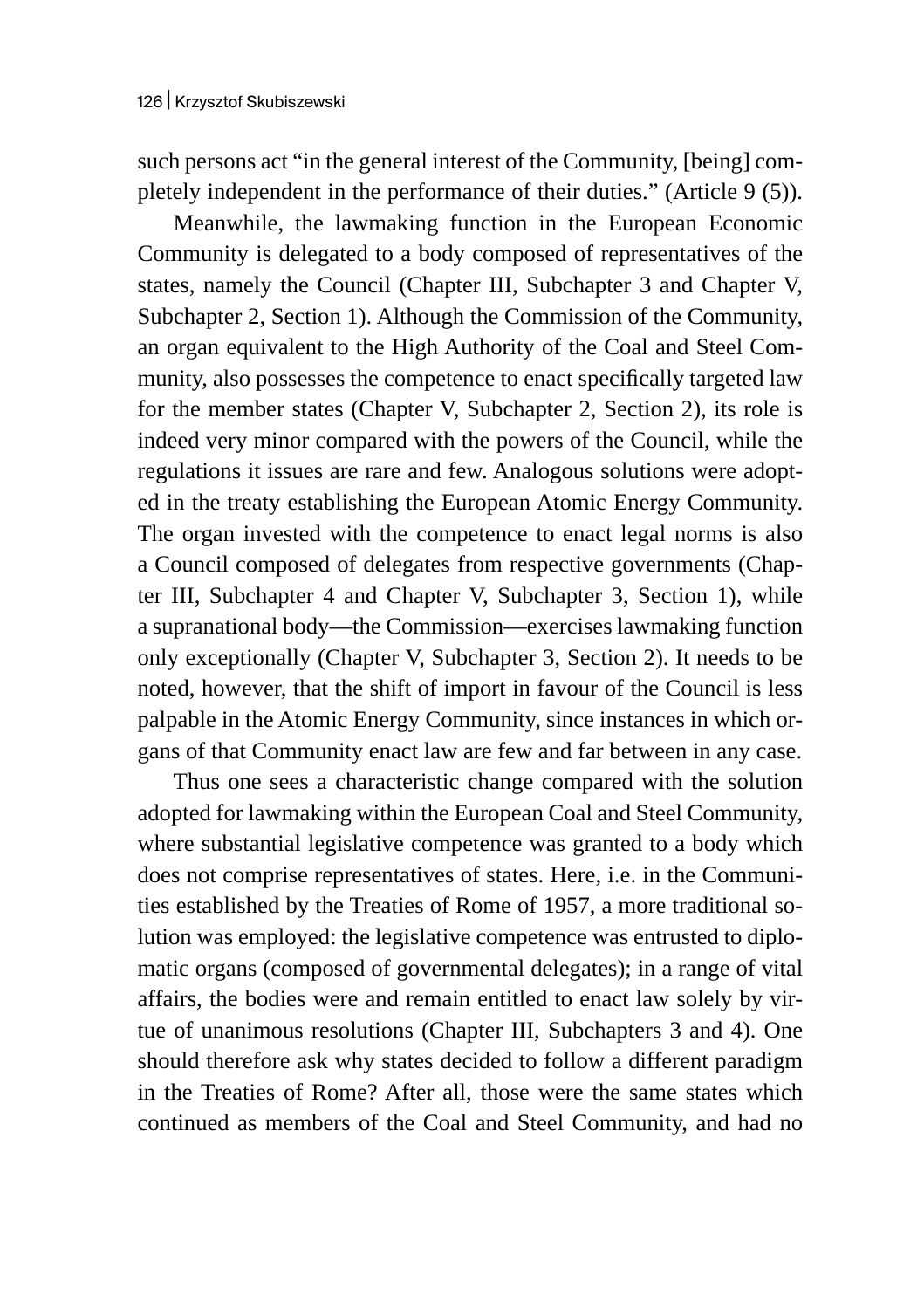intention—regarding that Community—of introducing any changes that would affect the division of functions between its organs.

There are no grounds to claim that the five-year-long practice of the Coal and Steel Community prior to the signing of the Treaties of Rome compelled the signatories to abandon the model adopted previously. Admittedly, certain acts of the High Authority were disputed before the Community's Court of Justice, yet the lawsuits are no indication that the High Authority had abused its lawmaking competence or exercised it in an objectionable manner for any other reason.

The reason behind the change lay elsewhere. The 1957 Treaties of Rome which established the Economic Community and the Atomic Energy Community were drafted and signed after the failure of the project of the European Defence Community. In 1954, the French parliament refused to ratify the treaty based on which the Defence Community was to be established. This decided—at least for the time being—the fate of integration efforts undertaken by six Western European states in terms of military affairs and defence. The fact that integration in that area had to be discontinued made it necessary to put the idea of pursuing the project of a political community of the six European countries on hold for an indefinite period. The new steps towards integration in the economic sphere, which were evident in the Treaties of Rome, required one to fall back on the methods tested in organizations which had functioned before the Coal and Steel Community was created; in other words, the supranational elements in the structure and competences of the new Communities were not to be expanded, but suppressed instead.<sup>28</sup> In this regard, it is aptly observed that the way chosen by the authors of the Treaties of Rome is an intermediate solution between the two extremes of the full legislative competence of a supranational organ of the Community and

<sup>28</sup> This is noted by R. Efron, A.S. Nanes, *The Common Market and Euratom Treaties: Supranationality and the Integration of Europe*, "International and Comparative Law Quarterly" vol. 6, 1957, p. 674 as well as E. Wohlfahrt, *Europäisches Recht. Von der Befugnis der Organe der Europäischen Wirtschaftsgemeinschaft zur Rechtsetzung*, "Jahrbuch für Internationales Recht" 1959, vol. 9, p. 23.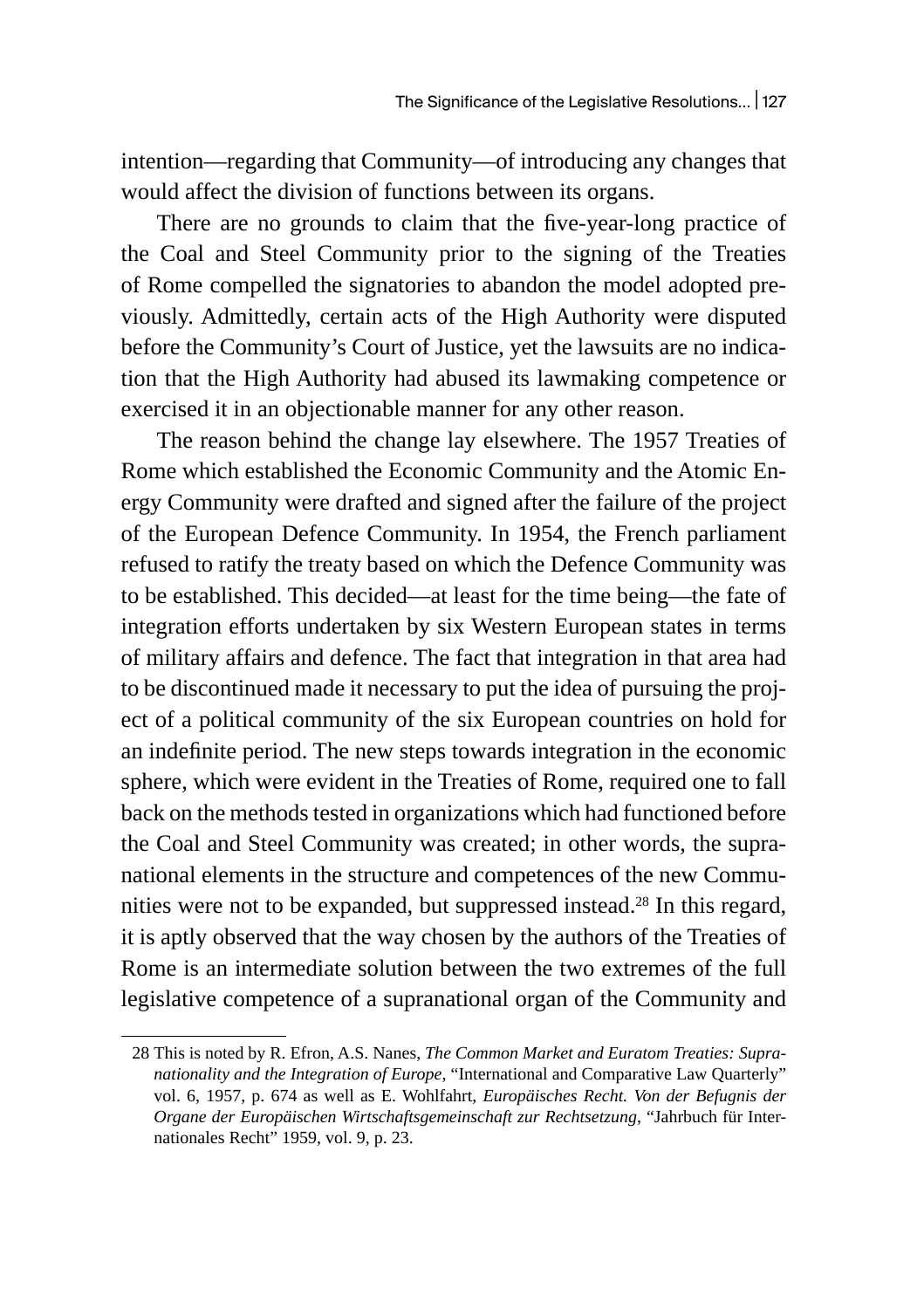confining the powers of the Community to issuing recommendations.<sup>29</sup> One should also add that granting primarily legislative competence to a body composed of representatives of states—for which the treaty establishing the Economic Community provided—was not justified solely by the political difficulties that integration had to confront in the 1950s with respect to military matters and politics in the strict sense. In the case of the Coal and Steel Community, the basic law was formulated already in the very treaty which established it, but the same does not apply to the Economic Community. Here, one often needs to create even more fundamental provisions, since the Treaty of 1957 does not contain a complete set of those. It seems, therefore, that even if the integration had proceeded more efficiently ten years ago, at least a part of the legislative competence would have fallen to the body composed of delegates of governments, because the system of basic norms set out in the Treaty would still have had to be supplemented and elaborated. This required political decisions to be made concerning the substance of the Community law. In practice, only governments could take such decisions, but a body more or less independent of governments did not have such an ability.

Thus the division of lawmaking functions among the Community organs was made according to different principles for the European Coals and Steel Community on the one hand and the remaining Communities on the other.

2. Let us now discuss the other issue referred to at the beginning of this subchapter: the differences in the scope of the matters covered by legislative competence.

An overview of treaty provisions and the practice relying on those provisions in Chapter III, Subchapters 2–4, and in Chapter V, Subchapters 1–3, leads to the conclusion that among three communities the broadest lawmaking competence—*ratione materiae*—was granted to the European Economic Community.

<sup>29</sup> E. Wohlfahrt, *Europäisches Recht…*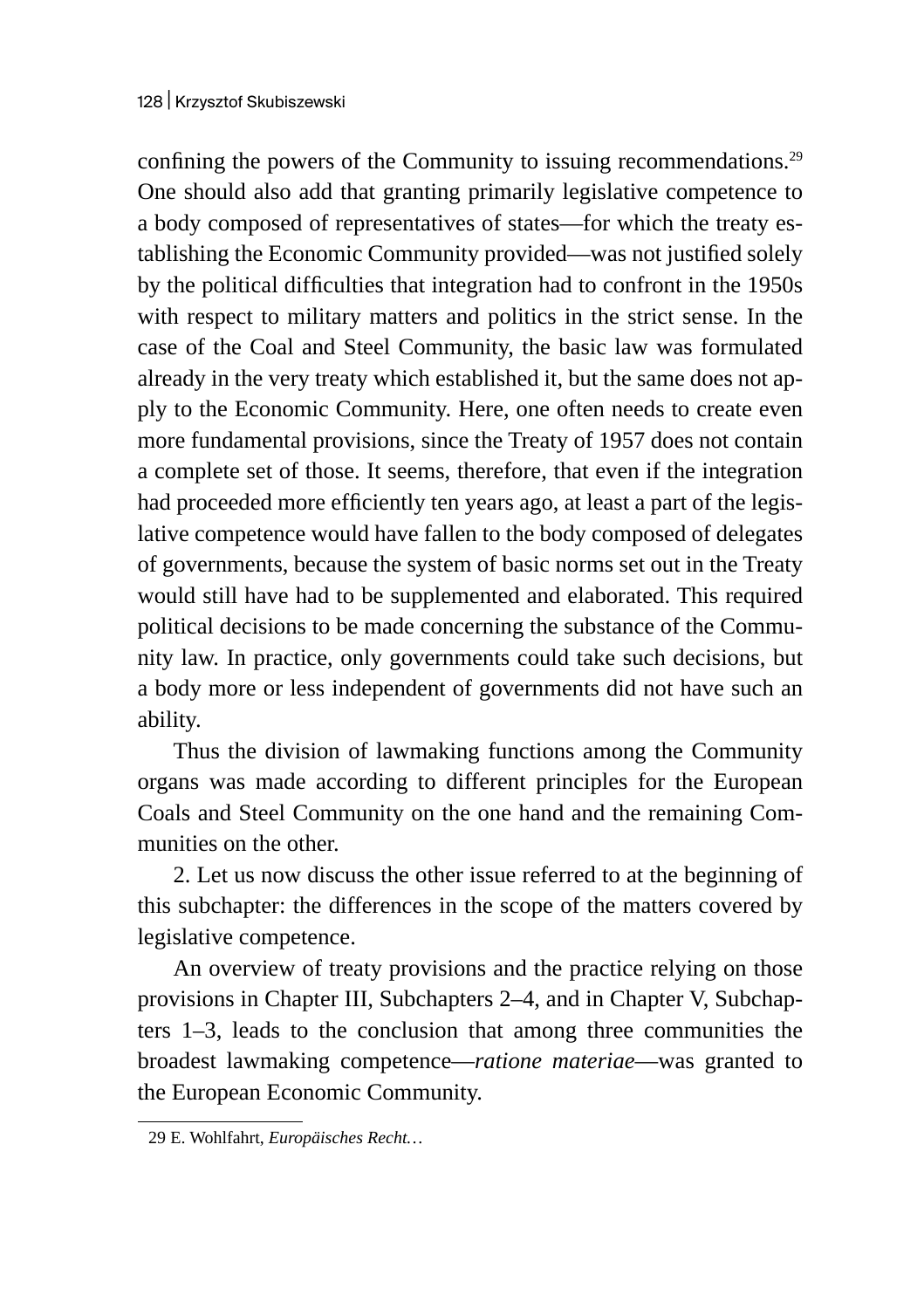It has been observed in Section 1 above that the basic law pertaining to the Coal and Steel Community is contained in the treaty which established that Community. Whenever organs of the Coal and Steel Community, the High Authority in particular, exercise their lawmaking function, they legislate implementing rules with respect to the basic (fundamental) law formulated in the treaty. *Ratione materiae,* the law created by the Coal and Steel Community constitutes executive law to the treaty rules governing production and the common market of coal and steel.

In contrast, the treaty establishing the Economic Community has formulated a fundamental law on customs union and the free movement of persons, services, and capital between member states. Also, a proportion of transport-related affairs was provided for by means of fundamental rules in the treaty. This is a great deal, but it does not exhaust the entirety of affairs which should be uniformly regulated, so that one could indeed say that the members do form one community in terms of economy. The treaty does not supply fundamental rules pertaining to agriculture; the matters subsumed in the treaty under the designation of economic and social policy also need to be governed by fundamental provisions. *Ratione materiae*, the laws of the Economic Community cover not one or another area of production and commerce, however important, but the entirety of the economic life in the member states.

It has been emphasized in the scholarly literature that when compared with the European Coal and Steel Community the lawmaking competence of the Economic Community is broader.30 Let us add that in view of the coordinating-administrative tasks facing the Atomic Energy Community, its lawmaking activity spans the least scope of affairs compared with the other Communities. In turn, enacting law for the member states is considered to be the chief task of the Economic

<sup>30</sup> E. Wohlfahrt, *Europäisches Recht…*, p. 24, draws attention to the more extensive lawmaking competence of the Economic Community and concludes that, in consequence, the intervention of the latter into the internal legislation of individual member states goes accordingly further.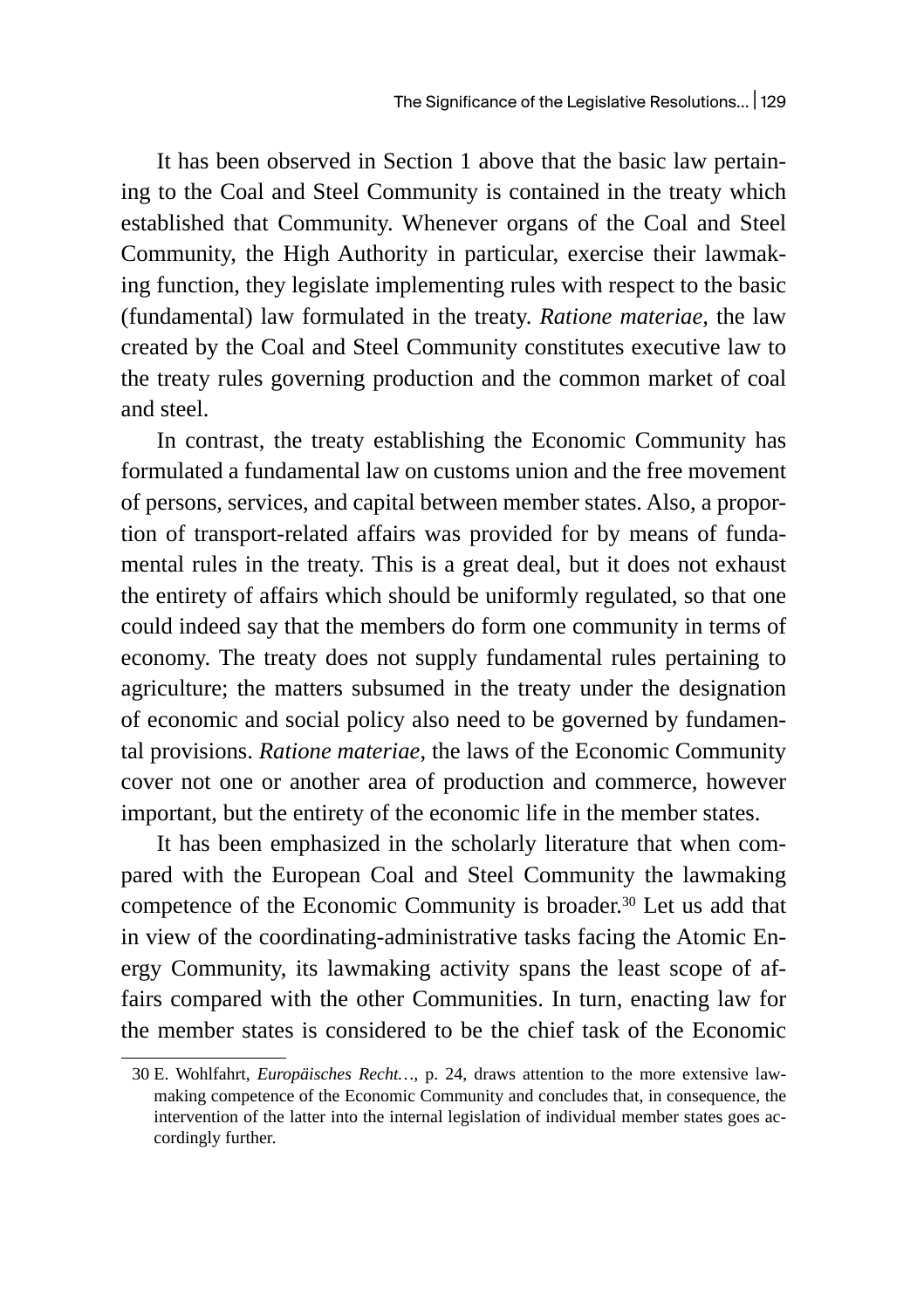Community<sup>31</sup>, while less importance is attached to its administrative or coordinating functions. The Economic Community is supposed to create law on its own, to ensure its existence and development, and the accomplishment of its goals; a law whose fundamental rules are only partially laid down in the treaty of 1957.

One therefore observes quite a considerable fluctuation of directions in which the legislative competence of the European Communities developed. The reason why these fluctuations are a noteworthy phenomenon is that they have occurred over a period of merely several years in a group of only six states. If such substantial differences arise in conditions which otherwise qualify as the most favourable for solutions based on a uniform model, then it is no wonder that in larger groups and in longer periods of time there is even less scope for lasting and regular progress in the domain discussed here.

The changing relations between the members of organizations and the shifting directions of their foreign policies determined which organ would exercise legislative powers in each of the three communities and dictated the extent of that competence. Thus, we see that the complete absence of legislative competence in one organization and the varied nature and degree of such competence in others can only be explained in the light of its dependence on international politics, on the role which individual states play in that politics, and finally the goals these states pursue within that framework. The disparities between organizations with respect to the issue under discussion result from specific circumstances and specific opportunities which exist at a given developmental stage of international relations. Reasoning theoretically and leaving the actual international situation aside, one could have anticipated that the model adopted by the six states for the European Coal and Steel Community—namely legislation exercised by a supranational body—would be applied in later integration undertakings. However, it turned out that in 1957—when further Communities came into exis-

<sup>31</sup> Ibidem, p. 13.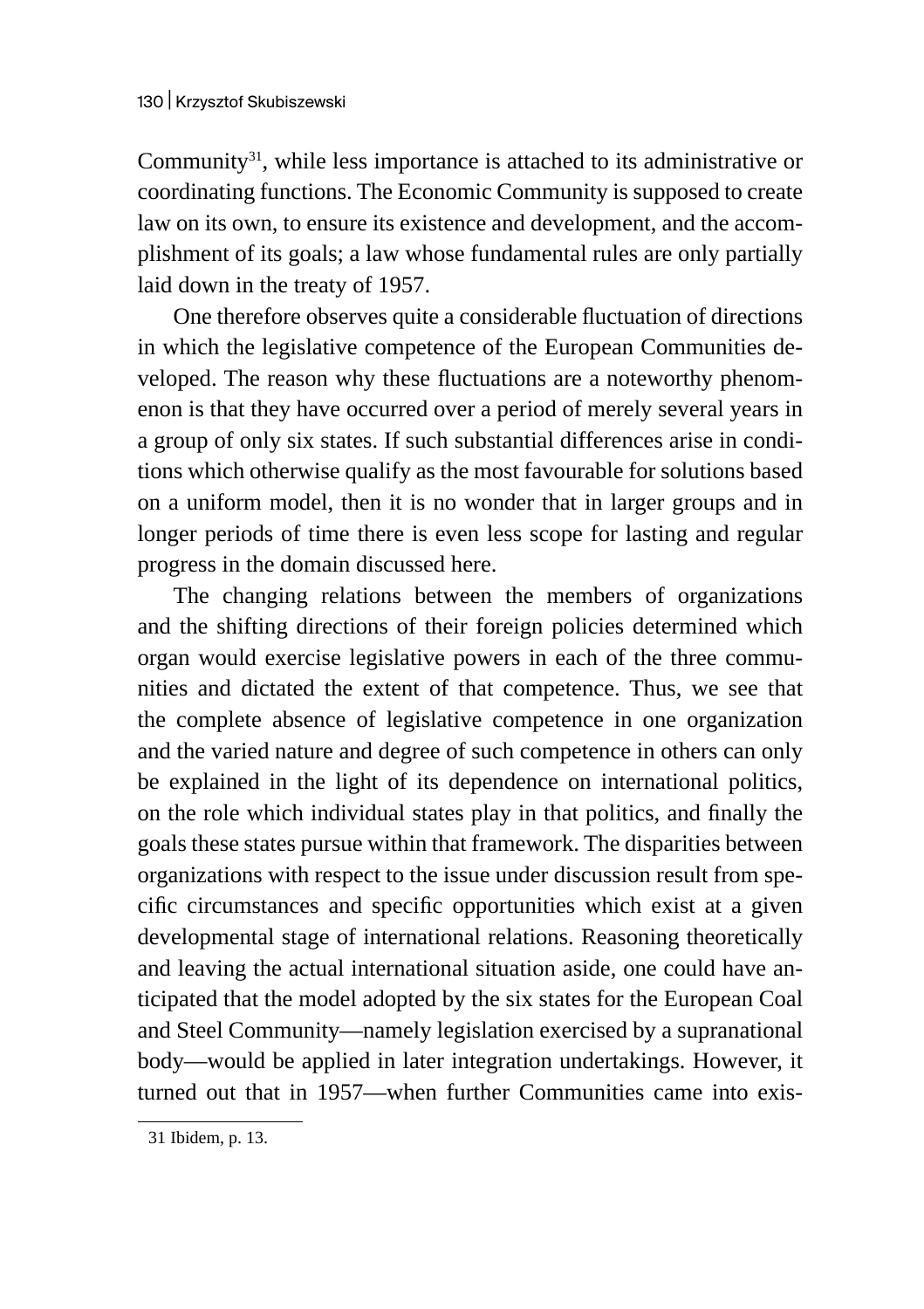tence—this would not have been a practicable solution. One the other hand, even though the Treaties of Rome were something of a step back with respect to the Coal and Steel Community, it was offset in a sense by the broad legislative competence granted to the European Community *ratione materiae*. From such a standpoint, the Economic Community is an international organization equipped with the most extensive lawmaking powers. If the development of the competence to establish legal norms in international organizations could be illustrated by means of a curve, its line would alternately move upwards and downwards. Naturally, since 1939 the curve has displayed an upward trend. The level it has reached thus far seems maximal, both for the present and for a number of years to come.<sup>32</sup>

## **Relics of the Contractual Concept and Inter-State Models in the Legislation Of International Organizations**

The presence of contractual elements in the resolution-making activities of organizations is eloquent proof of how cautiously the legislation of international organizations develops. Here, yet again, a dividing line should be drawn between the European Communities and all other organizations.

The review of law in Chapters III–V demonstrates that organizations other than the Communities enact law for states either through unanimous resolutions or as part of the contracting-out system. These methods show the extent to which the authors of treaties which grant legislative powers to international organizations adhere to the principle that a sovereign state enters into an obligation and acquires rights un-

<sup>32</sup> Here, we do not wholly share the optimistic view expressed by Krylov, who envisions increase of the role of resolutions of international organizations as a source of international law, see S. Krylov, *Les notions principales du Droit des gens*, "Académie de Droit International, Recueil des Cours" 1947-I, vol. 70, p. 444. Cf. idem, *K obsuzhdeniyu voprosov teorii mezhdunarodnovo prava*, "Sovetskoye Gosudarstvo i Pravo" 1954, no. 7, p. 74 ff.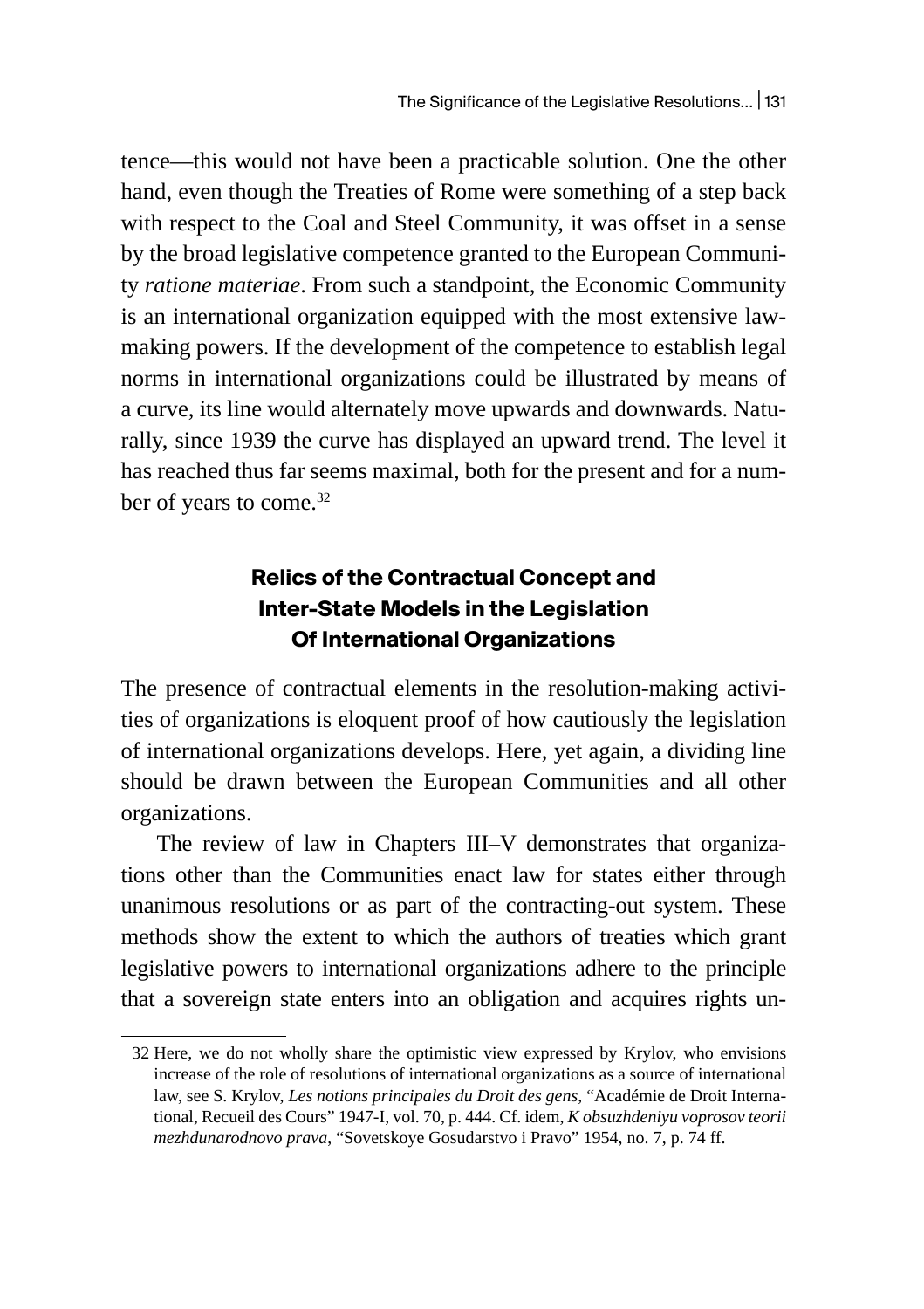der its own consent.33 The European Communities hold a monopoly on lawmaking resolutions which are passed by majority vote and become mandatorily binding on the minority, that is with the exception of the competence exercised at times by certain bodies concerned with fisheries (Chapter V, Subchapter 5). However, given the current state of organized cooperation in the international community, the methods and means adopted in the European Communities have to be considered inapplicable in a broader group of states. $34$  It is to be surmised that in universal organizations as well as in regional organizations with a more diverse membership, the traces of the contractual concept—unanimous resolutions, the possibility of opting out from the law enacted by an organization, the possibility of raising objections—will persist for a long time yet.

However, let us recall a previous observation, namely that the element of state's consent to a legislative act of organization is not conclusive for the act, in that it does not make it a treaty. The lawmaking acts of international organizations are not treaties (Chapter IX). Consequently, do organizations which exercise their legislative competence act in accordance with the model of internal legislative process adopted by the states as such? In other words, do legislative acts of international organizations contribute to creating certain rules of international law in a manner resembling internal legislation?

In general, authors find that there are analogies between the exercise of lawmaking powers by the legislative body of a state and by an international organization. $35$  The fact that the legislative competence of the Eu-

<sup>33</sup> A.J.P. Tammes, *Decisions of International Organs...*, pp. 344–345: "... a regulation adopted by international organs is rarely capable of becoming binding on a Member without some form of consent or (in order to make acceptance more easily assumed) of absence of rejection."

<sup>34</sup> See M. Sørensen, *Principes de droit...*, p. 107. Cf. also the general remark by G.I. Tunkin, *Voprosy teorii mezhdunarodnovo prava*, Moscow 1962, p. 136.

<sup>35</sup> M. Sørensen, *Principes de droit...*, pp. 91–92. R.H. Mankiewicz, *L'adoption des annexes à la convention de Chicago par le Conseil de l 'Organisation de l' Aviation Civile Internationale, Beiträge zum internationalen Luftrecht*. Festschrift zu Ehren von Prof. Dr iur. Alex Meyer, Düsseldorf 1954, p. 92, underlines those analogies in the lawmaking activity of the Council of the International Civil Aviation Organization. M. Merle, *Le pouvoir règlemen-*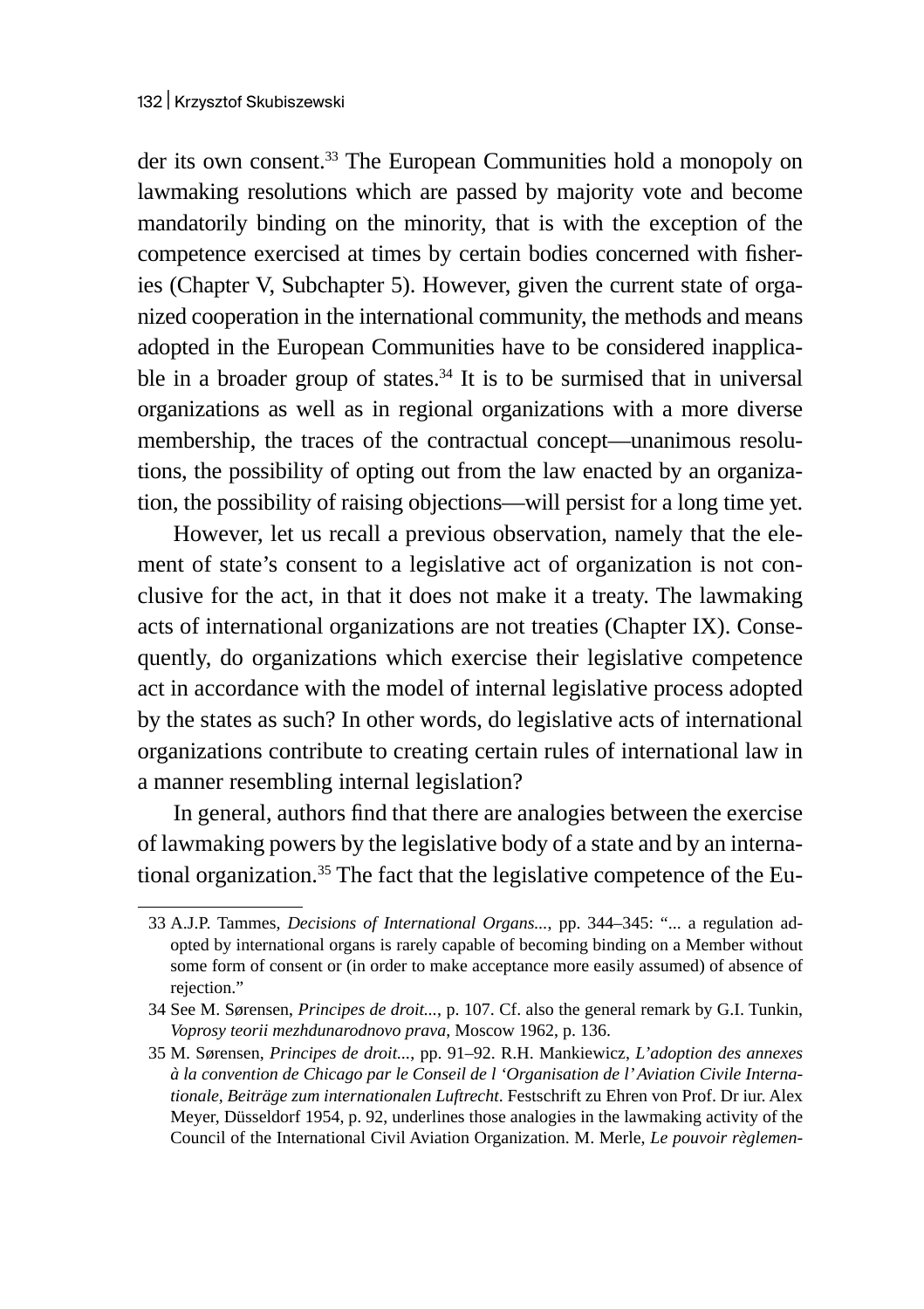ropean Communities is broader and more developed than the equivalent competence of other international organizations compels one to discern such analogies primarily in the case of the Communities.<sup>36</sup> On the other hand, one does encounter assertions<sup>37</sup> that the mode in which domestic legislations developed cannot serve as a model for the development of international lawmaking in the strict sense. The analogy is allegedly hindered by the circumstance that in either case the addressees of the norms are all too different.<sup>38</sup> However, even opponents of the analogy agree that enacting rules through the resolutions of international organizations presents certain problems which previously occurred in the inter-state legislative process.<sup>39</sup>

- 36 E. Wohlfahrt, *Europäisches Recht…*, p. 20, is of the opinion that in matters concerning enactment of rules, the treaties establishing the Communities draw not so much on the models supplied by the international organizations which have functioned so far, as on the constitutions of the federal states. In this regard, the author quotes G. Jaenicke, *Bundesstaat oder Staatenbund. Zur Rechtsform einer europäischen Staatengemeinschaft*, Festgabe für Bilfinger, 1954, p. 71; L. Cartou, *Le Marché Commun et la téchnique du droit public*, Revue du Droit Public, 1958, March-April, p. 203. Elsewhere, Wohlfahrt expresses the view that the European Economic Community is closest to the German Customs and Trade Union of 1867. The Union possessed legislative powers with respect to member states in the following areas: export and import duties, salt, sugar, and tobacco taxes, governance of customs and the aforesaid taxes, criminal, customs, and tax law; ibidem, p. 12, note 4a. Concerning analogies between the common market and the Customs Union see G.W. Keeton, *The Zollverein and Common Market*, Current Legal Problems, 1963.
- 37 G. Schulz, *Entwicklungsformen…*, p. 5.
- 38 Let us add at this point that a major part of the law enacted by the European Communities, the Coal and Steel Community in particular, is not addressed to states but to undertakings; consequently, the difference underscored in the cited view ceases to exist.
- 39 Ibidem, on p. 30, Schulz finds that in internal law of the present-day states the determination of the subject matter of a statute (*Feststellung des Gesetzesinhalts*) coincides in the same act

*taire...*, p. 347, notes a similarity between the legislation of the Coal and Steel Community and the state legislation in the judicial review of normative decisions of the High Authority. J.L. Kunz, *Sanctions in International Law*, "American Journal of International Law" 1960, vol. 54, p. 328, makes a following observation: "[...] there exist today sectors of international law, the rules of which directly obligate individuals and where, therefore, the problem of sanctions takes on an entirely different form [...]. Today a great deal of the internal law of international organizations, particularly the whole law of international officials, as well as a part of the law of the supranational organizations in Europe·, belongs here. We have here to deal with international norms, international by their creation, reason of validity and function; ·but the internal structure of these norms is not different from that of advanced municipal legal orders."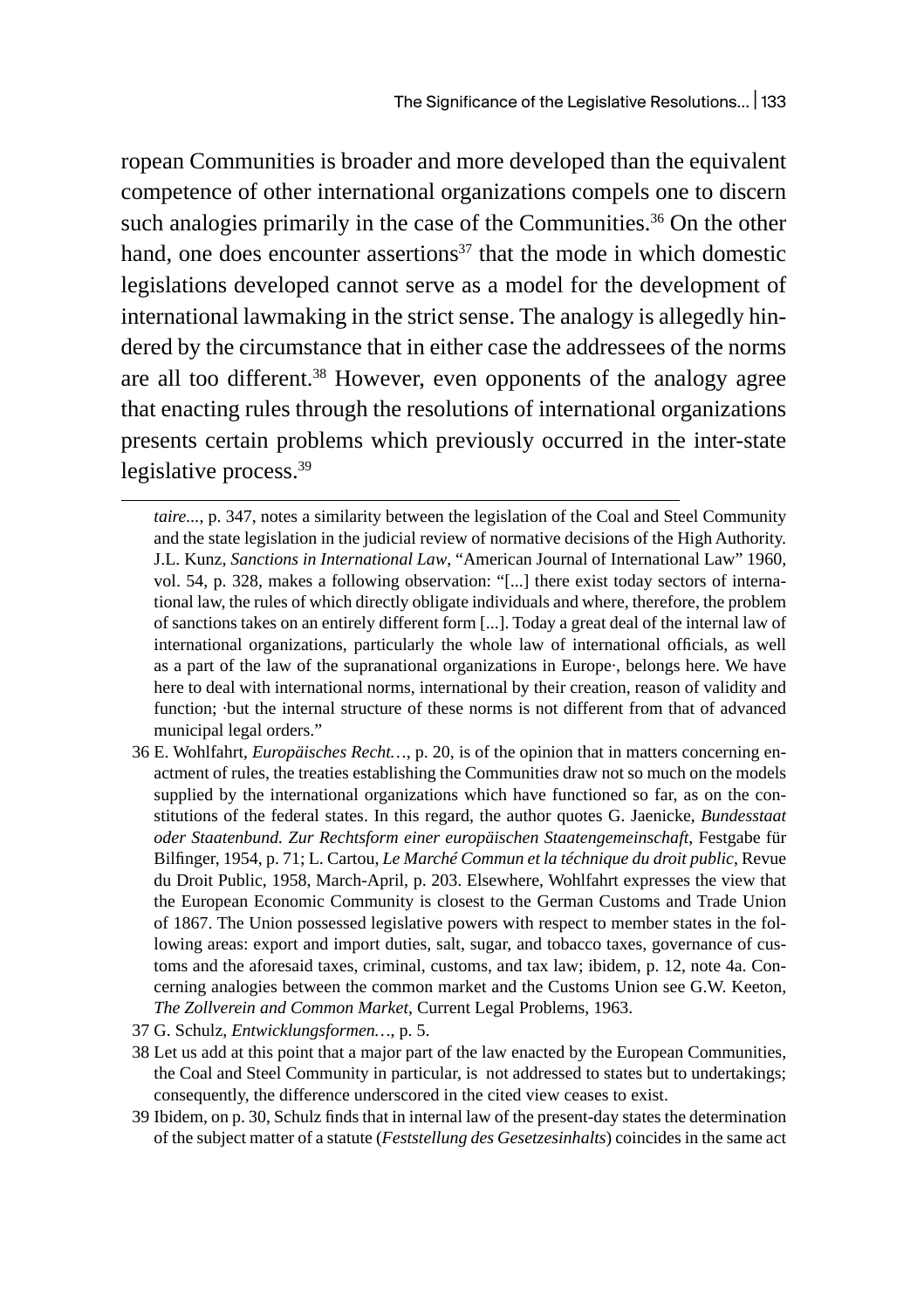As regards the European Communities, the predominant view is that the legislation of the Communities and the lawmaking in individual states display considerable similarities. These similarities motivate certain authors to deliberate on a question which has thus far emerged only in the sphere of internal law, namely of whether the normative powers of the Communities constitute a legislative competence or a competence to issue regulations.40 In such instances, one draws on the institutions of public law in force within the states to explain the norm-giving process in the Communities. This is particularly conspicuous in the debate of the Belgian and French lawyers concerning the extent to which the High Authority of the European Coal and Steel Community uses it competence to issue regulations (*pouvoir réglementaire*). Let us immediately clarify that it is the rank of the normative act of the Community which is debated rather than its name. We know, after all, that the term regulation (*règlement*, *Verordnung*) appears in the case of the Economic Community and the Atomic Energy Community, but it is not employed in the Coal and Steel Community. On the one hand, contributors to the aforesaid discussion claim that the High Authority of the latter Community does not have a general competence to issue regulations (*pouvoir réglementaire général, pouvoir proprement réglementaire*), since its issues provisions only where empowered by the treaty.<sup>41</sup> Still, on the other hand there are authors who believe that the High Authority does possess general competence and argue that it may enact generally applicable provisions in all those cases in which it is empowered to take individualized decisions.42 It seems that the resolution of that dispute lies in the

with giving legal effect to its text (*Gesetzbeschluss*). Although the author observes that in international law both actions are separate in the temporal sense, it needs to be noted that legislative acts of international organizations are not subject to such a separation in time; see above remark concerning non-ratification of those acts, Chapter VII, Subchapter 2.

<sup>40</sup> P. Reuter, *La Communauté Européenne du Charbon et de l'Acier*, Paris 1953, pp. 49–50, 99; E. Wohlfahrt, *Europäisches Recht…*, pp. 28–29.

<sup>41</sup> P. de Visscher, *La Communauté Européenne du Charbon et de l' Acier et les Etats membres*, Milan 1957 (Congres International d'Etudes sur la Communauté Européenne du Charbon et de l'Acier).

<sup>42</sup> P. Reuter, *La Communauté...*, p. 49. See also M. Merle, *Le pouvoir règlementaire...*, p. 343.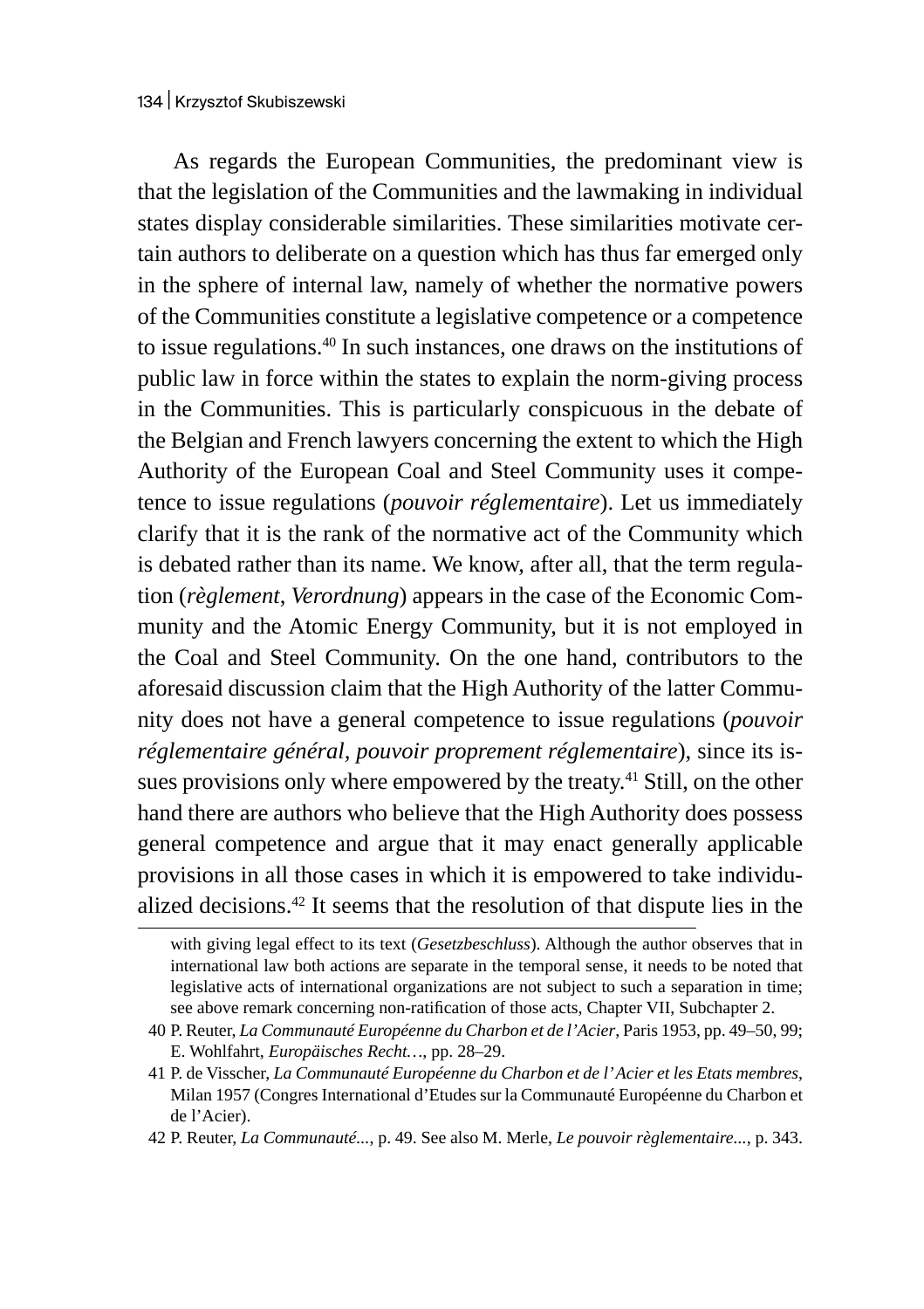principle according to which an international organization, including a supranational organization such as a European Community, is competent to enact law for states only when it is explicitly authorized to do so by the treaty which established it, or by another international agreement concluded by all member states. Thus, no Community may enact legal norms if the act of enactment is not founded—beyond any doubt—on the statute of the Community or supplementary treaties. Furthermore, whenever one seeks to account for the phenomena belonging to the sphere of international law through reference to institutions of internal law, they choose a path of the most likely lucid and telling analogies, providing that one does not overlook the separate natures of both legal systems and one remains aware of the fact that an act which functions under the same name may in fact mean something else in either system. The risk of foregoing accuracy for the sake of compelling analogies can be seen in the previously cited views of the Belgian and French lawyers. It cannot be denied that certain institutions and terminology of the French public law had their impact on a number of provisions in the treaties establishing the European Communities, primarily on the treaty creating the Coal and Steel Community (e.g. provisions pertaining to the Court of Justice). Where law is created by virtue of enactment, there must exist an essential similarity between the legislative activities of persons or organs which establish the norms. Nevertheless, the analogies do not go as far as to warrant setting the inter-state competence to issue regulations (on the part of the head of state, the government or the ministers) side by side with the legislative competence of the European Communities. When the legislative acts of the Communities are compared with the ordinances in force within states, one immediately sees that numerous issues covered by the provisions enacted by the Communities are not governed by regulations but by statutory acts.<sup>43</sup> Therefore,

<sup>43</sup> Thus aptly P. Reuter, *La Communauté...*, p. 99. To provide examples, the author cites efforts to define practices which constitute unfair competition and determine what enterprise audit is.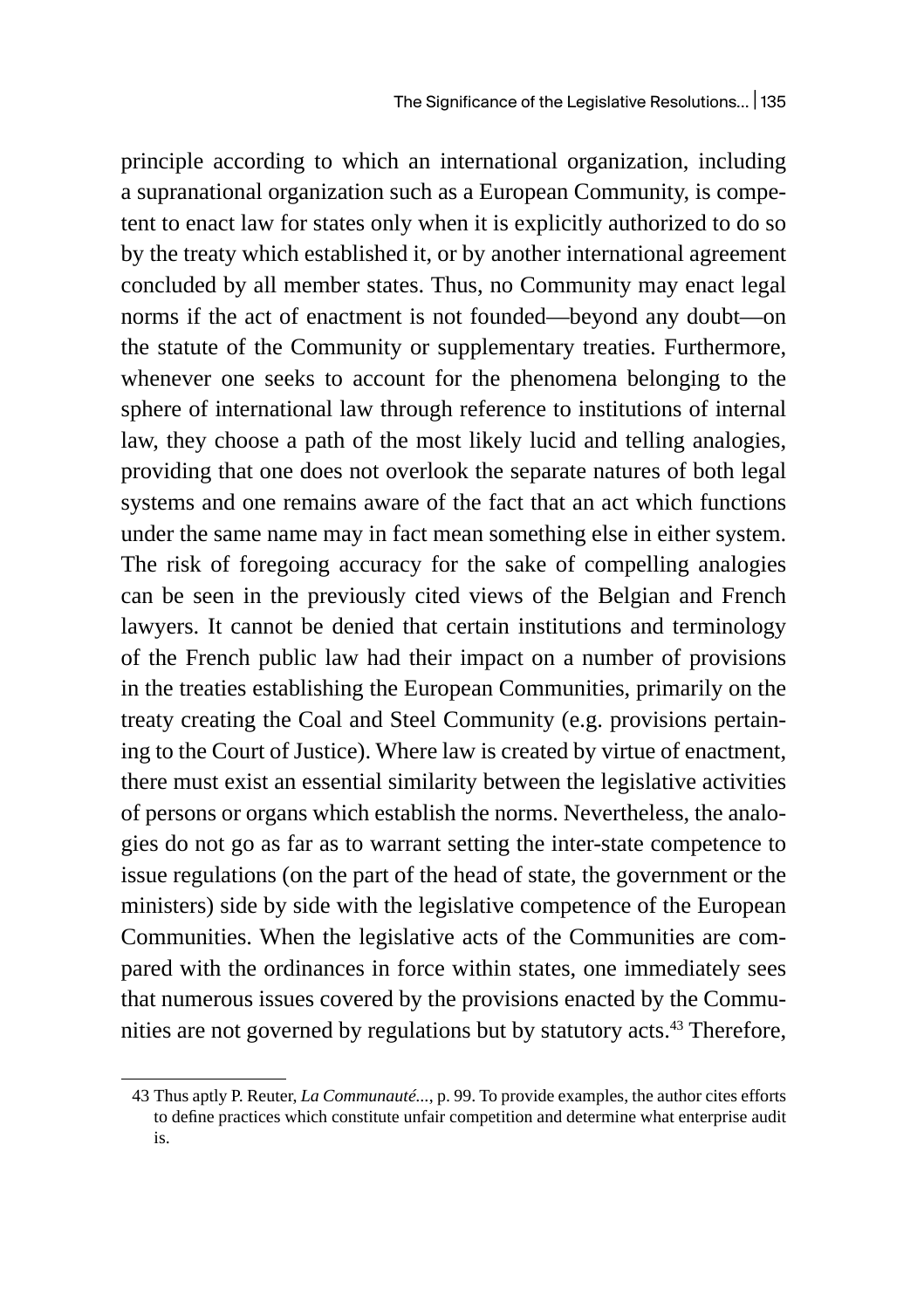it seems pointless to engage in a general consideration of whether the treaties establishing the Communities represent a constitution or a plain statutory act with respect to the law enacted by the organs of the Communities, and subsequently whether that law qualifies as a statutory act or a regulation. The question of the rank—statutory act or regulation has its practical significance in specific member states, where it bears on another issue, namely the place of the law enacted by the Communities in the hierarchy of internal norms of a given state. However, this is not what this paragraph focuses on (see Chapter VIII, Subchapter 2 and 3).

We shall thus conclude that the analogies between the legislation within states and the legislation of the European Communities are confined to shared characteristics observed in both legislative processes, due to the fact that both create law by way of enactment; when the enactment of a norm meets the requirements of validity, the norm becomes binding on the addressee regardless of their will. Another analogy with internal law consists in the fact that a judicial body may review the legality of provisions enacted by the communities.44 However, these provisions cannot be identified with the categories of internal legal norms, i.e. with statutory acts, decrees, regulations etc., nor can the Communities' competence to issue such provisions be put on a par with the constitutional competence of particular state bodies to pass statutory acts, decrees or regulations. In the internal sphere of a member state, the law enacted by the Communities may have the rank of a statutory act, regulation or another legislative act. But, as already observed, this is a different matter, unrelated to the question of whether the European Communities follow the models proper to the inter-state legislative process while enacting law. Let us recall that international treaty, a source of law that

<sup>44</sup> Discussing legislative decisions of the High Authority of the Coal and Steel Community, M. Merle, *Le pouvoir règlementaire...*, p. 347, observes as follows: "L'assimilation a la technique du pouvoir réglementaire en droit interne est ici poussée très loin puisque l'exercice de l'activité réglementaire par la Haute Autorité fait l'objet d'un contrôle juridictionnel en vue d'assurer la conformité des décisions prises à la lettre et à l'esprit du Traite." See ibidem, p. 359.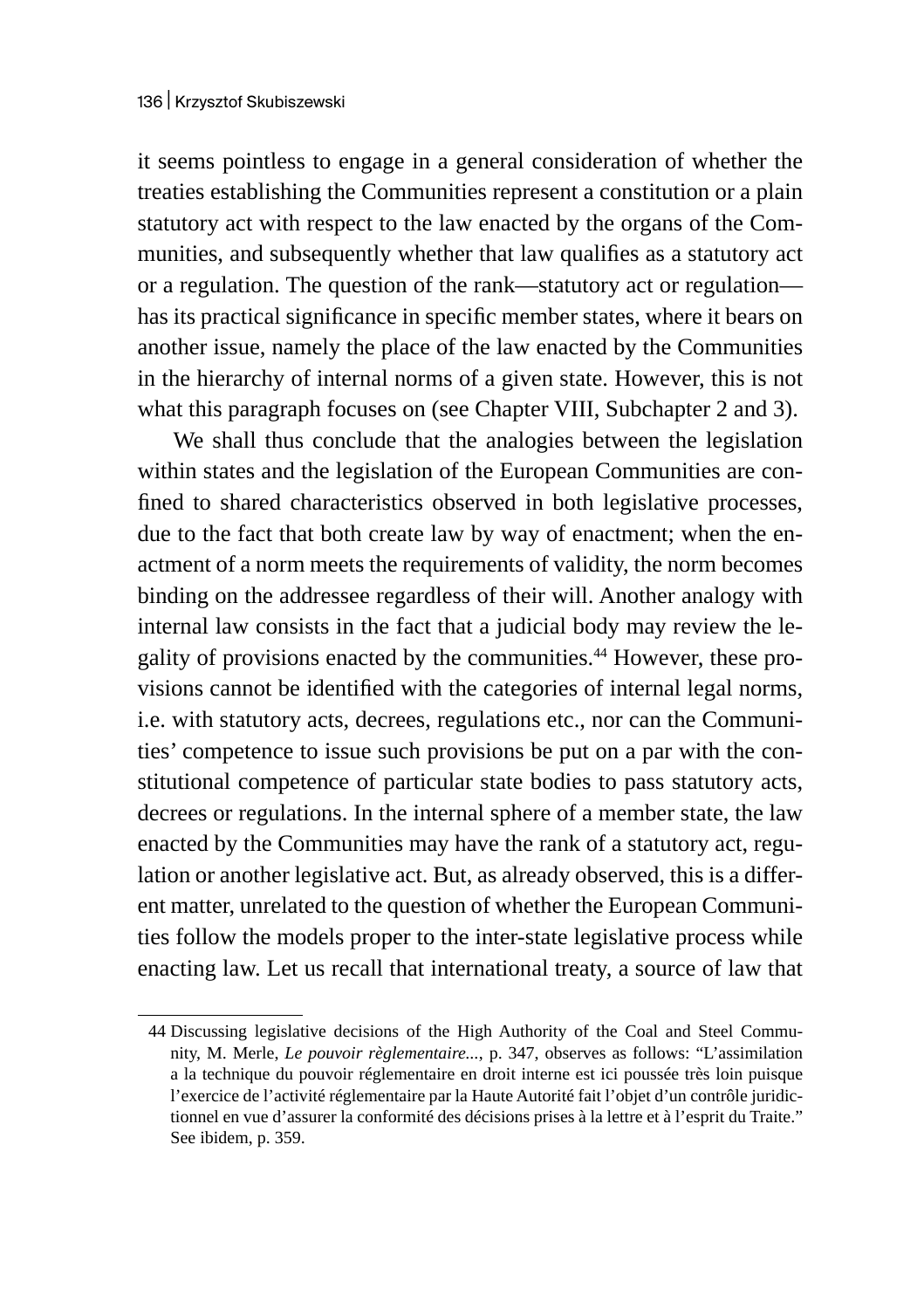is thoroughly distinct from the one discussed here, has on multiple occasions undergone a transformation procedure in specific states which, in view of the needs of its specific internal law, recognized it as a statutory act, regulation or another legislative act that constitutes a source of law in that country.

### **International Legislative Bodies**

If certain international organizations have acquired the competence to enact law for states, then we are dealing with the presence of legislative organs within the international community. Naturally, there is no one organ in that community with the powers to enact laws for all states and in every domain.<sup>45</sup> An international legislator modelled on the state legislator is still lacking as well, but there are bodies which may be said—within the limits of their usually minor lawmaking authority to be international legislative organs.<sup>46</sup>

One reads in the literature that the emergence of an international legislator will affect the position of states, deprive them of sovereignty, and transform international law into the public law of a world state.<sup>47</sup>

<sup>45</sup> In this sense, W.W. Bishop, *The International Rule of Law*, "Michigan Law Review" 1961, vol. 59, p. 557 is right to have stated the following: "Our international legislative process is solely that of agreement upon treaties by all the notions bound by them; we have no international legislature empowered to enact by majority votes laws obligatory on those not taking part in the legislative process." G.I. Tunkin, *Voprosy teorii…*, p 136, writes that if universal international organizations were able to enact law for states, we would be dealing with a world government and a world state.

<sup>46</sup> Cf. M. Merle, *Le pouvoir règlementaire...*, pp. 350, 360, who, referring to the European Coal and Steel Community and its normative competence, speaks of autorité gouvernementale and *l'avènement de la fonction gouvernementale dans la société internationale*.

<sup>47</sup> J. de Louter, *Le droit international public positif*, vol. 1, Oxford 1920, p. 59; Louter is quoted by H. Lauterpacht, *The Function of Law in International Community*, Oxford 1933, p. 400, note 4. Lauterpacht himself admits: "The setting up of an international legislature would constitute the most fundamental change in the present organization of international society", the paper entitled *The Absence of an International Legislature and the Compulsory Jurisdiction of International Tribunals*, "British Yearbook of International Law", vol. 11, 1930, p. 142, is cited by G. Schulz, *Entwicklungsformen…*, p. 1. P.I. Lukin, *Istochniki mezhdunarodnovo prava*, Moscow 1960, p. 110, rejects the claim that international organizations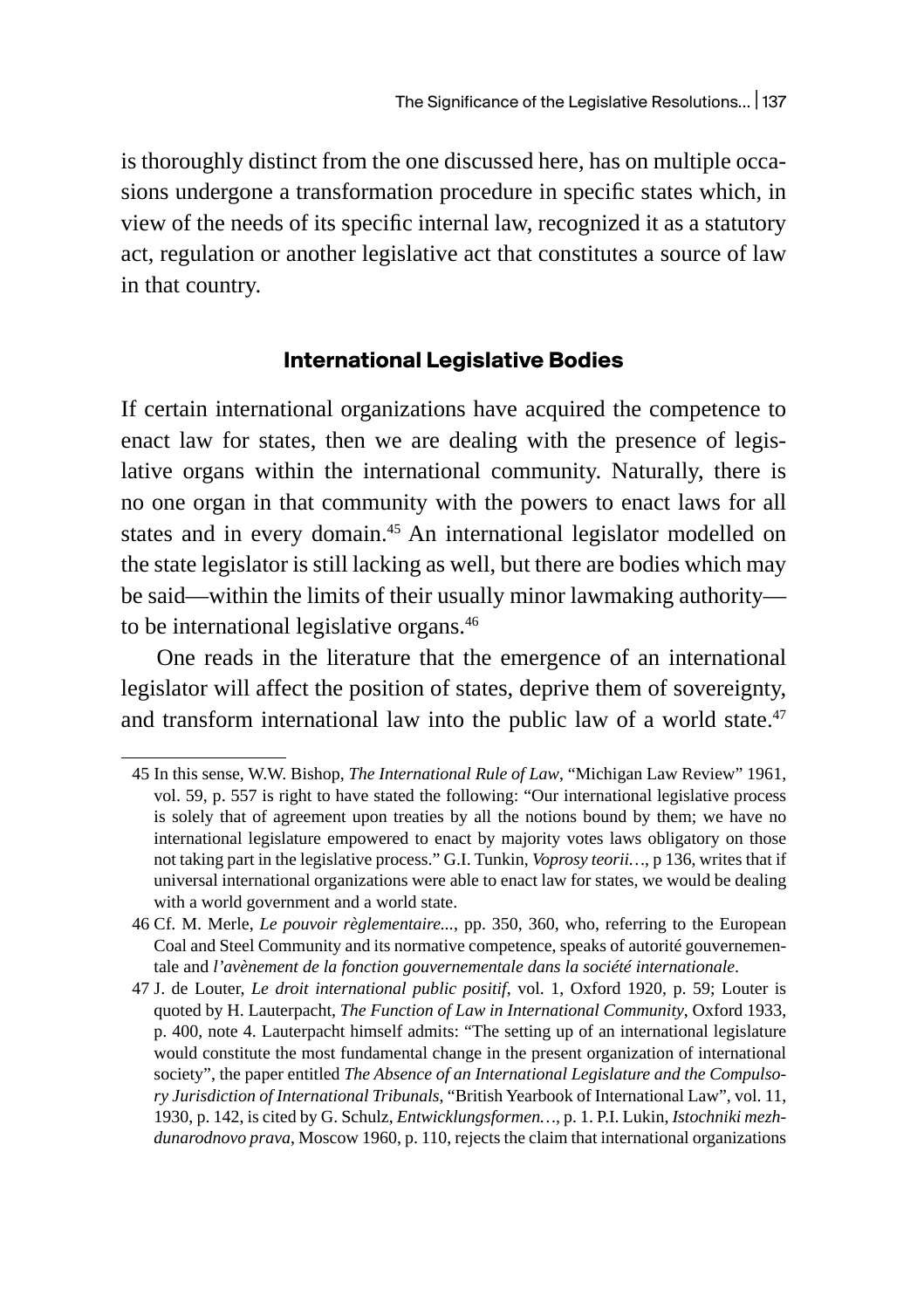Numerous authors believe that there arise obstacles which, qualified by these authors as legal ones, allegedly prevent an international legislator from functioning as such. They point to the fact that no world parliament exists; that one cannot reconcile the sovereignty of states with the activity of an international legislator; finally, the activity of the latter would violate the principles of equality and the independence of states, that is the fundamental rules of the contemporary international order.<sup>48</sup> Also, it is underlined that in order to regulate relationships by means of an enactment, there must occur a multiplicity of actual circumstances which could be subject to normative measures. Meanwhile, there are such substantial differences when it comes to the potential and interests between states that a uniform regulation for all entities resembling a statutory act in a state is hardly conceivable in reality.<sup>49</sup>

It appears that the above reservations and concerns relating to the enactment of international legal norms have one feature in common. These are reservations and concerns which—in theory—could be legitimate, but which are not validated by the practice to date. The above overview of provisions in the statutes of international organizations in terms of the aspect with which we are concerned has demonstrated that the instances when an international organ possesses the competence to enact law for states are not that frequent. In any case, those were the states themselves which granted that power to the organ in the treaty, as they found it expedient to have law created—in the domain they designated and within the extent they have delineated—in a different manner than through custom or treaty. It is not the sovereignty of the states which is subject to limitation here, but its exercise—a daily phenomenon in current international life, which does not take place exclusively when an international organization receives normative competence from its

have legislative competence with respect to states, for states are sovereign. He nevertheless admits that some organizations can establish technological norms (*tekhnicheskiye pravila*). 48 See the views of authors cited by G. Schulz, *Entwicklungsformen…*, pp. 1–2.

<sup>49</sup> Ibidem, p. 2, where names such as Brierly, Erler, von der Heydte, Ross, Schwarzenberger and Verdross are mentioned.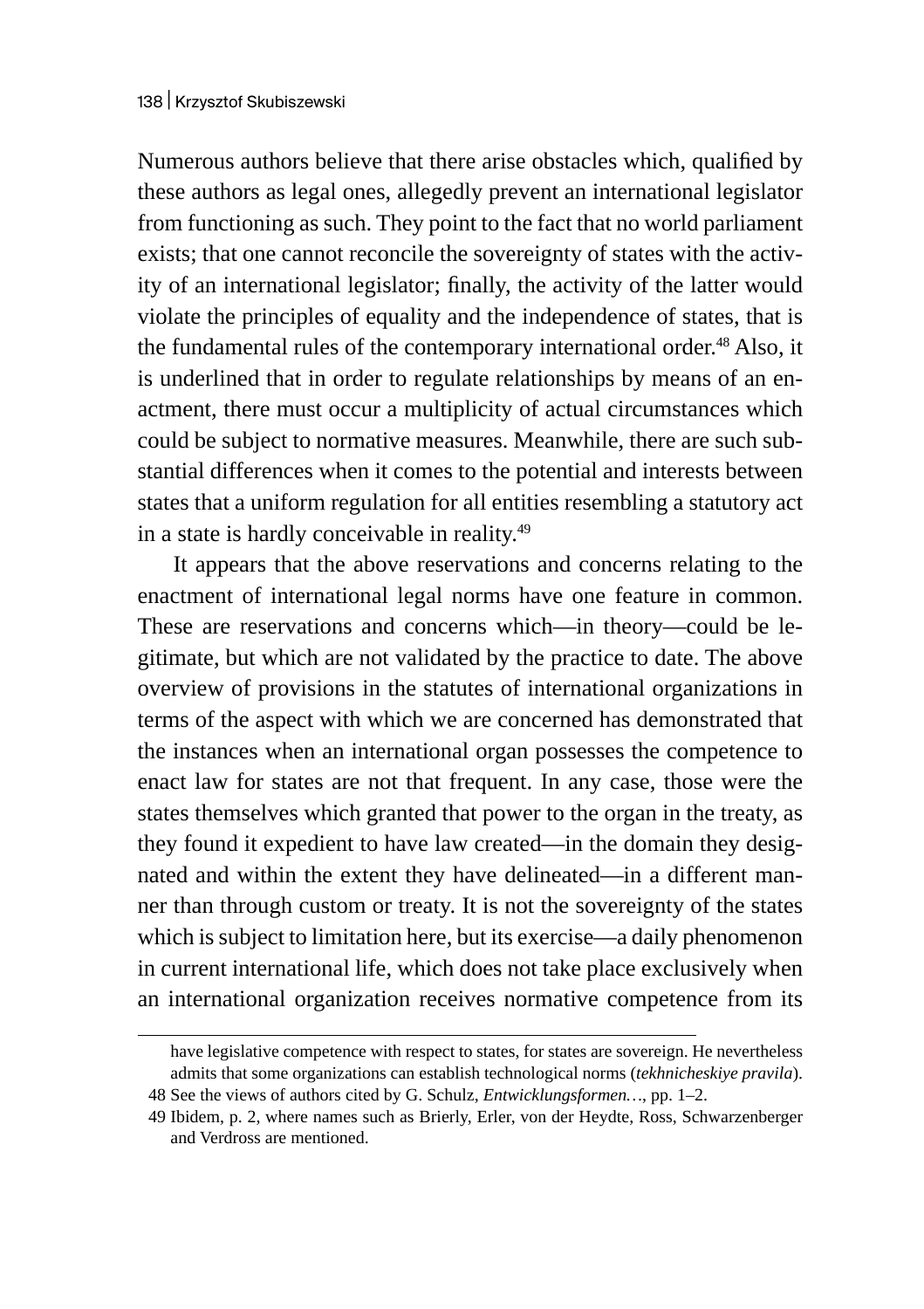members.50 Law enacted by an organization does not cease to be international law, nor does it become the "public law of a world state", a state which after all does not exist and—let us add—has not and will not be established as an automatic product of the discussed legislative technique. International life proves that for international law to be created in a way which is to some degree analogous to the legislative processes within a state, no world parliament has to come into existence beforehand. The equality and independence of states has not been diminished because certain international organizations were invested with lawmaking powers. Finally, it has to be emphasized that such competences appeared precisely where the multiplicity of states of fact that required regulations as well as the identical needs and interests of various states made a uniform normative solution—through enactment—the best solution available.

Let us also add that before legislative competence began to feature as an attribute of certain international organizations, international life had known, while international law had tolerated, fairly numerous cases in which a norm created by some states became binding for others. Specifically, this means treaties which established a legal order considered binding on all states, including those which were not parties to the treaties.<sup>51</sup> The most often cited are e.g. the provisions of the Åland Islands demilitarization convention of 1856<sup>52</sup>, provisions on perpetual

<sup>50</sup> A good example of confusing different matters and seeing eradication of sovereignty where it by no means occurs are the views of M. Le Goff, *L'activité des Divisions Techniques au sein de l'O.A.C.I.*, "Revue Générale de l'Air" 1951, vol. 14, pp. 425, 426, expressed with respect to the aforementioned technical annexes enacted by the International Civil Aviation Organization. Noting that the annexes are passed by the Council of the ICAO (in which 27 of 103 members are represented—as of 1 April 1964), Le Goff asks: "Que revient, dans ce cas, la souveraineté des Etats? Demeure-t-elle entière? Elle se restreint et peu à peu disparait." And further, speaking of the application of the annexes in particular states: "C'est la règle internationale qui s'applique seule. Les Etats et leur souveraineté sont définitivement morts."

<sup>51</sup> The term which tends to be used in English nomenclature is "treaty of international settlement."

<sup>52</sup> See the opinion on that matter formulated by the International Committee of Jurists, League of Nations, Official Journal, Special Supplement, no. 3, pp. 17–19. Ch. de Visscher, *Théories et réalités en droit international public*, Paris 1953, p. 325.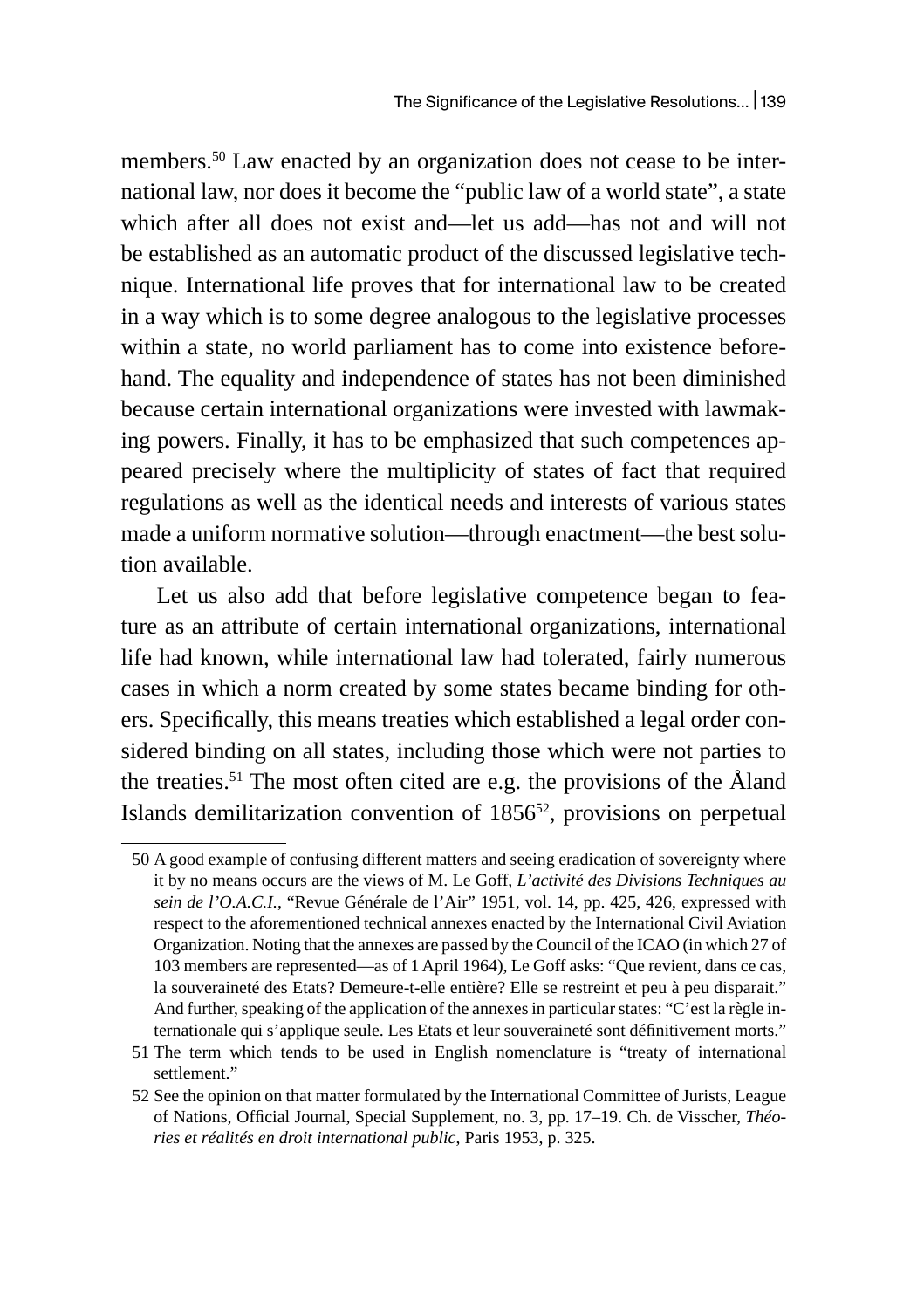neutrality<sup>53</sup>, provisions of the Treaty of Versailles regarding internationalization of the Kiel Canal<sup>54</sup>, provisions of the Charter of the United Nations on the international subjectivity of the UN<sup>55</sup>, provisions pertaining to the legal status of South West Africa<sup>56</sup>, etc. As a rule, treaties are concluded with the participation of superpowers. The latter phenomenon, whereby superpowers impose a legal regime to which uninvolved states become subject in practice, has been witnessed in recent history from the 1815 Congress of Vienna until the present day.<sup>57</sup> In particular, when one juxtaposes the activity of the "superpower directorate" with the activities of organizations equipped with legislative competence by virtue of consent of states, one cannot fail to conclude that the technique and method of international organizations is both more progressive, more democratic, as well as respectful of the sovereignty of states.

### **The Choice Between a Treaty and a Legislative Act of an International Organization**

In the course of the deliberations to which this monograph is dedicated, the following question is likely to have arisen more than once: what are the reasons why in certain areas states decide to equip an international organization with legislative competence? In other words, why in particular matters do states waive the traditional and tested option of a treaty?

<sup>53</sup> Ch. de Visscher, *Belgium's Case*, 1916, p. 17, quoted by Harvard Research in International Law, Treaties, American Journal of International Law, Special Supplement, 1935, pp. 922– 923 and idem, *Théories…*, p. 325.

<sup>54</sup> The example is noted by McNair, quoted by Harvard Research in International Law, p. 923.

<sup>55</sup> See advisory opinion of the International Court of Justice in The Hague of 11 April 1949 on compensation for losses incurred in service of the United Nations, I.C.J. Reports, 1949, p. 177 ff. This particular example as well as others are cited by H. Lauterpacht, *Report on the Law of Treaties*, UN document A/CN.4/63, 24 March 1953.

<sup>56</sup> See advisory opinion of the International Court of Justice in The Hague of 11 July 1950 on the international position of South-West Africa, I.C.J. Reports, 1950, p. 128 ff.; cf. also the opinion of Sir Arnold D. (now Lord) McNair, ibidem, pp. 155–157.

<sup>57</sup> See A.D. McNair, *The Law of Treaties. British Opinions and Practice*, Oxford 1938, p. 128; Ch. de Visscher, *Théories...*, pp. 325–326; A.J.P. Tammes, *Decisions of International Organs...*, pp. 282–283.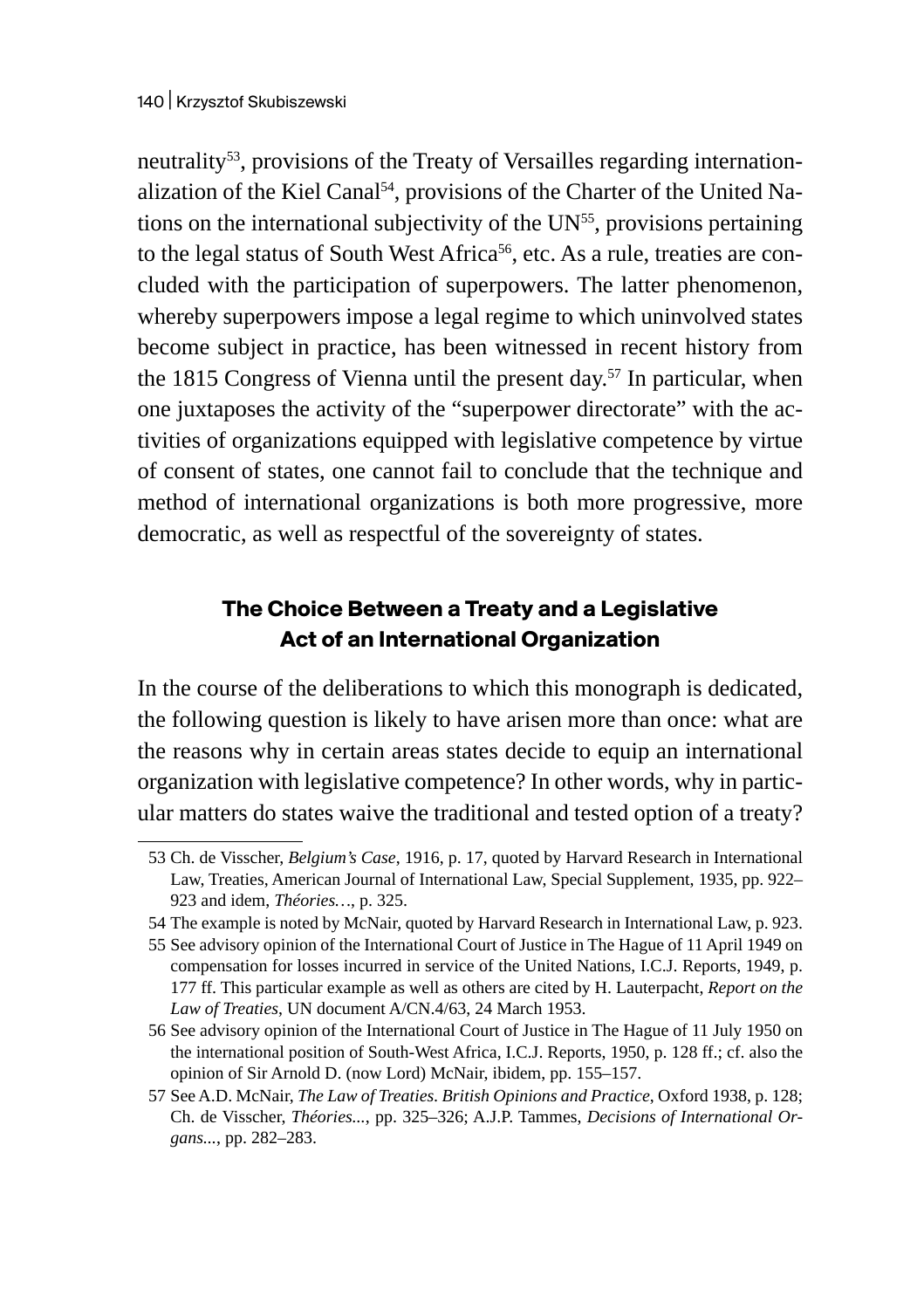The reasons which have caused the legislative act to replace the treaty as a means to regulate affairs are complex and vary depending on the case at hand.

At times, prompt action is required, while the treaty method does not always ensure immediate regulation. A treaty as such tends to be negotiated and signed within a reasonable time-frame, but the moment at which it comes into effect is sometimes very considerably delayed, or never actually takes place with respect to some—and often numerous—states. At a meeting of the International Law Commission in 1951, one of its members drew attention to the fact that among the American republics there is a state which had signed 61 treaties, but ratified only nine, which happened "not because of the opposition of the people, but because of the inertia of those in the seat of government."<sup>58</sup> In this respect, the legislative acts of an organization, also under the contracting-out system, provide a better instrument than treaties.

In other instances, it is the special nature of the matter to which the new law is to apply that compels states to opt for the regulation contained in a resolution of an international organization. This is the case with all highly detailed and technical provisions, such as norms pertaining to aerial navigation. It is easier for an international organization to procure or sometimes even have the exclusive advantage of a team of experts who are needed to draft the provisions.<sup>59</sup> Here, a characteristic division of tasks often ensues: the purely technical questions remain within the purview of the lawmaking organizations, whereas those questions which may involve various solutions depending on the political situations, economic or legal systems of states, are regulated by means of treaties. $60$ 

<sup>58</sup> Mr. Alfaro at the 88th meeting of the Commission on 21 May 1951, Yearbook of the International Law Commission, 1951, vol. 1, p. 52, cited by G. Schulz, *Entwicklungsformen…*, p. 48.

<sup>59</sup> Cf. R.H. Mankiewicz, *L'adoption des annexes...*, p. 88, on the substantive competence of the International Civil Aviation Organization to enact law in the form of the often-mentioned technical annexes to the Chicago Convention of 1944.

<sup>60</sup> E.g. liability of the air carrier is not governed by the annexes enacted by the International Civil Aviation Organization but by international agreements, cf. M. Merle, *Le pouvoir règlementaire...*, p. 346.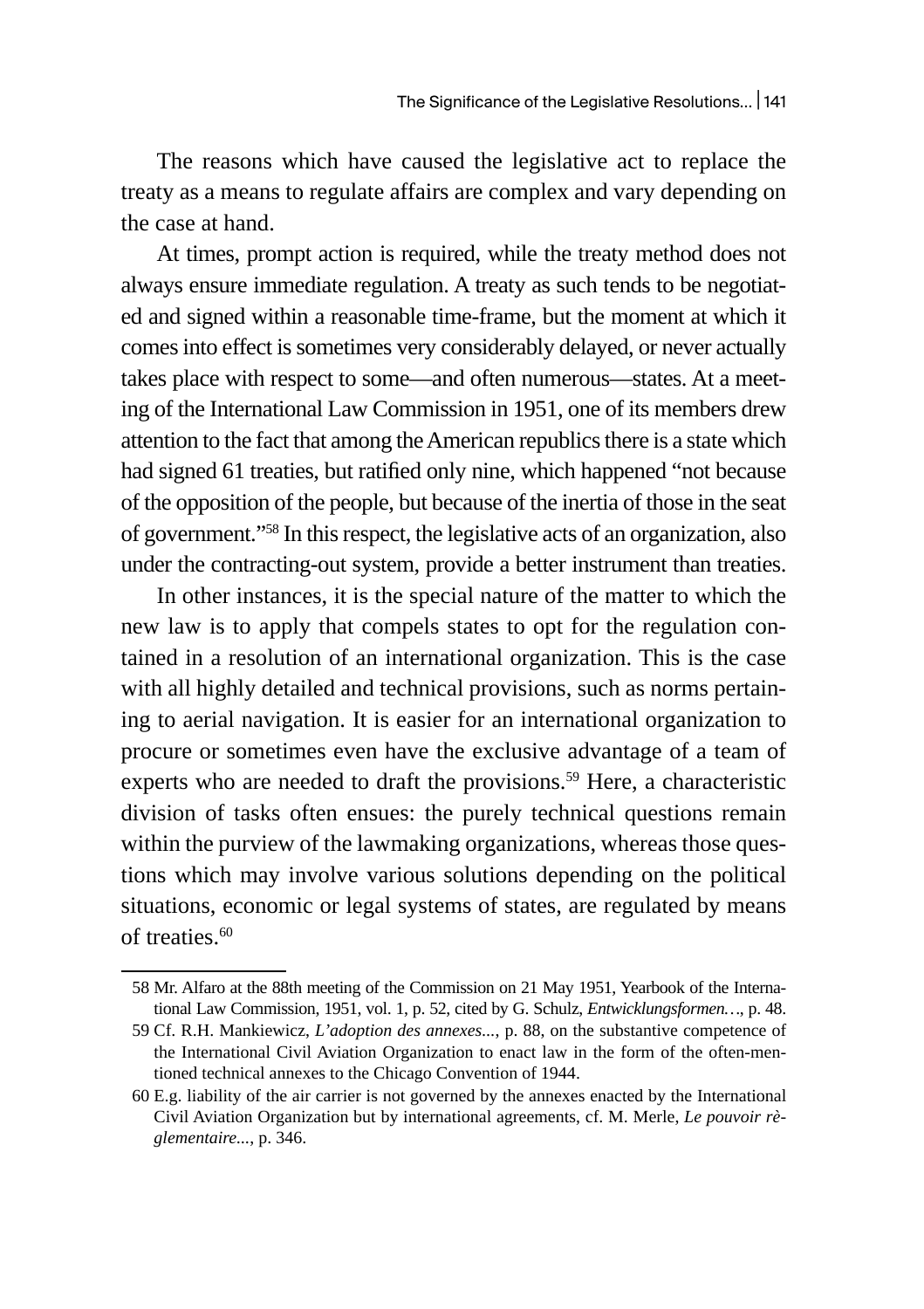The political circumstances, especially the requirements of constitutional law and the power configurations in parliamentary bodies, have not infrequently dictated that a new norm of international law should be created through enactment rather than the conclusion of a treaty.<sup>61</sup>

In general, it may be stated that reasons of expediency necessitated the choice of a treaty on some occasions, whereas at other times they induced states to agree that a law should be enacted by an organization.<sup>62</sup>

It may happen, however, that the reason why preference is given to a legislative act of an organization is more fundamental, i.e. it is associated directly with the accomplishment of the goals that the organization has been entrusted to pursue. As an example in point, one should mention the European Communities to which economic tasks have been delegated. Economic integration of the member states is a process which changes their previous economic life to such an extent that a legislative technique other than a treaty had to be employed—one resembling inter-state legislation—so as to obtain an efficient means of carrying out the tasks that the European Communities are supposed to undertake. The technique makes it possible to achieve uniformity in many<sup>63</sup> areas of economic law in the member states, which is one of the foremost tasks of the economic Communities. Lawmaking based on the model adopted in the Communities supplements the internal legislation of the members with greater ease.<sup>64</sup> The activities and the achievements of the Commu-

<sup>61</sup> This was the case with a number of norm-giving decisions of the now defunct Organization for European Economic Cooperation, H.T. Adam, *L'Organisation Européenne de Coopération Economique*, Paris 1949, pp. 184–185; A. Elkin, *The Organization for European Economic Co-operation. Its Structure and Powers*, European Yearbook, vol. IV, The Hague 1958, p. 129.

<sup>62</sup> Cf. arguments in favour of the so-called delegated legislation, E.C.S Wade, G. Godfrey Philipps, *Constitutional Law*, Second Edition by E.C.S. Wade, London 1937, pp. 311–313.

<sup>63</sup> The word "many" is used deliberately, as there are branches of law in which no uniformity is practicable, e.g. property law (Article 222 of the EEC Treaty) or tax and foreign currency law in the extent stipulated by Article 6 of the EEC Treaty; the fact is noted by E. Wohlfahrt, *Europäisches Recht…*, p. 15.

<sup>64</sup> Cf. E. Wohlfahrt, *Europäisches Recht…*, pp. 29–30.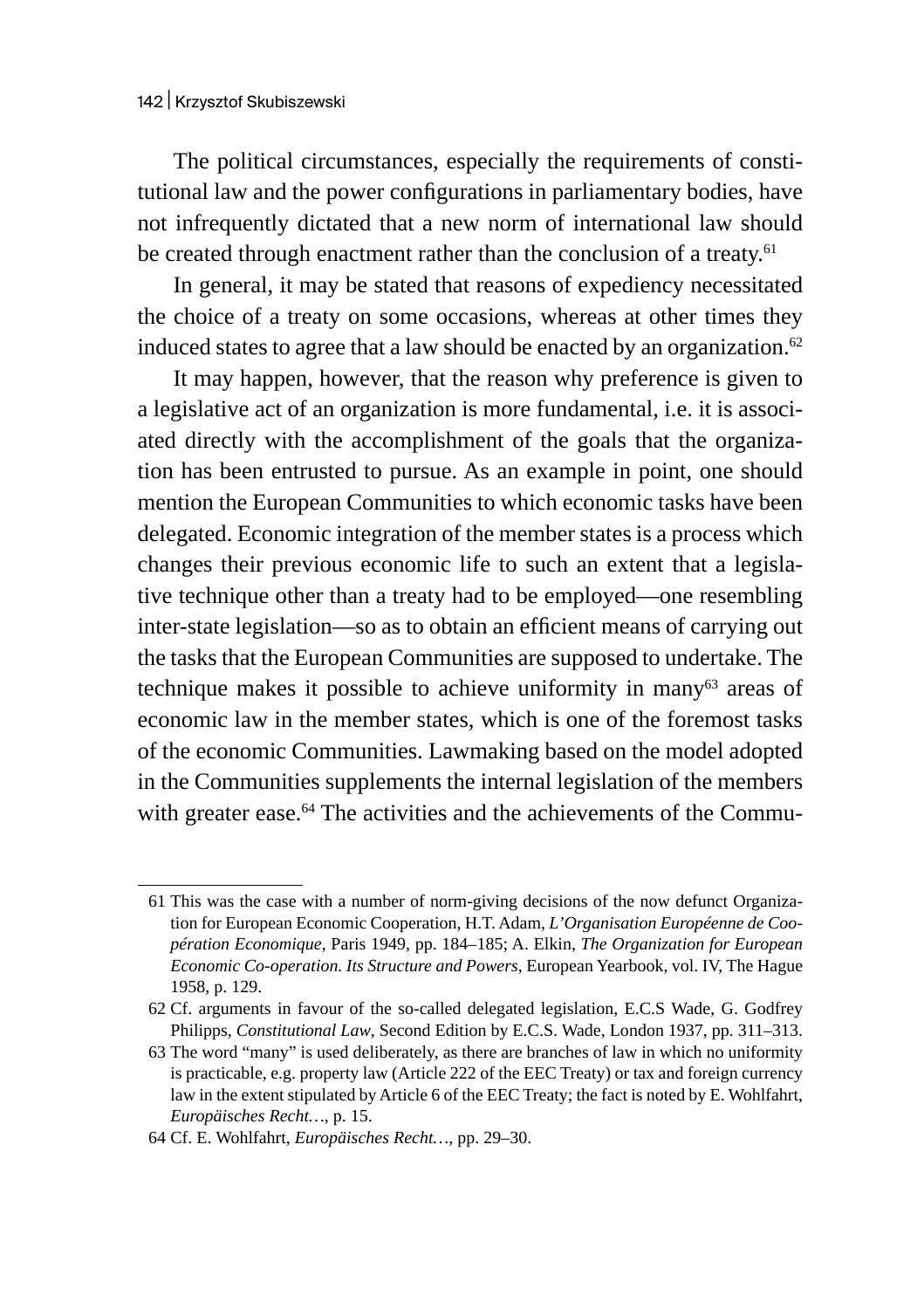nities to date would have been unthinkable had the communities been unable to issue legislative acts.

#### **References**

- Adam H.T., *L'Organisation Européenne de Coopération Economique*, Paris 1949.
- Adam H.T., *Les établissements publics internationaux*, Paris 1957.
- Ago R., *Die internationalen Organisationen und ihre Funktionen im inneren Tätigkeitsgebiet der Staaten. Rechtsfragen der Internationaten Organisation*, Festschrift für Hans Wehberg zu seinem 70. Geburtstag, Frankfurt am Main 1956.

Anzilotti D., *Lehrbuch des Völkerrechts*, Berlin–Leipzig 1929, vol. 1.

- Bartoš M., *Medunarodno javno pravo*, vol. I, Belgrade 1954.
- Bastid S., *De quelques problèmes juridiques poses par le développement des organisations internationales*, *Grundprobleme des internationalen Rechts.* Festschrift für Jean Spiropoulos, Bonn [1957].
- Bishop W.W., *The International Rule of Law*, "Michigan Law Review" 1961, vol. 59.
- Brierly J.L., *The Meaning and Legal Effect of the Resolution of the League Assembly of March 11, 1932*.
- Cartou L., *Le Marché Commun et la téchnique du droit public*, Revue du Droit Public, 1958, March-April.
- Clark G., Sohn L.B., *World Peace through World Law*, Second Edition Revised, Cambridge, Mass., 1960.
- Documents of the United Nations Conference on International Organization, vol. 9, 1945.
- Eagleton C., *The Role of International Law*, Commission to Study the Organization of Peace. Charter Review Conference. Ninth Report and Papers presented to the Commission, New York 1955.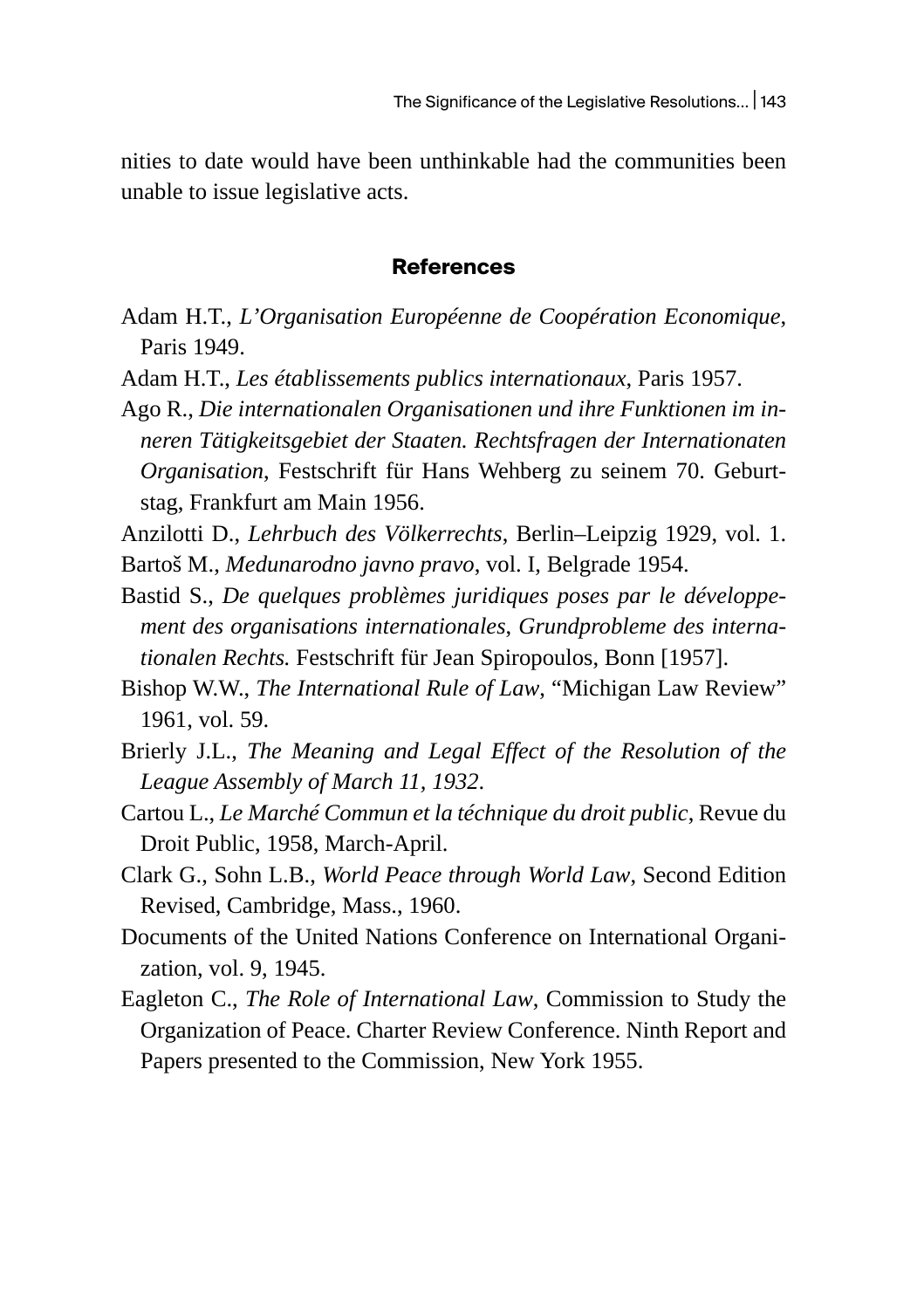- Efron R., Nanes A.S., *The Common Market and Euratom Treaties: Supranationality and the Integration of Europe*, International and Comparative Law Quarterly" 1957, vol. 6.
- Elkin A., *The Organization for European Economic Co-operation. Its Structure and Powers*, European Yearbook, vol. IV, The Hague 1958.
- Fauchille P., *Traite de droit international public*, vol. I, Paris 1922.
- Field Haviland Jr. H., *The Political Role of the General Assembly*, New York 1951.
- Hart Jones H., *Amending the Chicago Convention and Its Technical Standards—Can Consent of All Member States Be Eliminated?*, "Journal of Air Law and Commerce" 1949, vol. 16.
- Hudson M.O., *International Legislation*, 1919–1921, vol. 1.
- Jaenicke G., *Bundesstaat oder Staatenbund. Zur Rechtsform einer europäischen Staatengemeinschaft*, Festgabe für Bilfinger, 1954.
- Jaenicke G., *Völkerrechtsquellen*, Strupp-Schlochauer, Wörterbuch des Völkerrechts, Berlin 1962, vol. 3.
- Jenks C.W., *The Common Law of Mankind*, London 1958.
- Jenks C.W., *The Impact of International Organizations on Public and Private International Law*, The Grotius Society, Transactions for the Year 1951, vol. 37.
- Judgment of 21 December 1962 on South West Africa Cases (preliminary objections), I.C.J. Reports, 1962.
- Keeton G.W., *The Zollverein and Common Market*, Current Legal Problems, 1963.
- Krylov S., *K obsuzhdeniyu voprosov teorii mezhdunarodnovo prava*, "Sovetskoye Gosudarstvo i Pravo" 1954, no. 7.
- Krylov S., *Les notions principales du Droit des gens*, "Académie de Droit International, Recueil des Cours" 1947-I, vol. 70
- Kunz J.L., *Sanctions in International Law*, "American Journal of International Law" 1960, vol. 54.
- Lauterpacht H., *Report on the Law of Treaties*, UN document A/CN.4/63, 24 March 1953.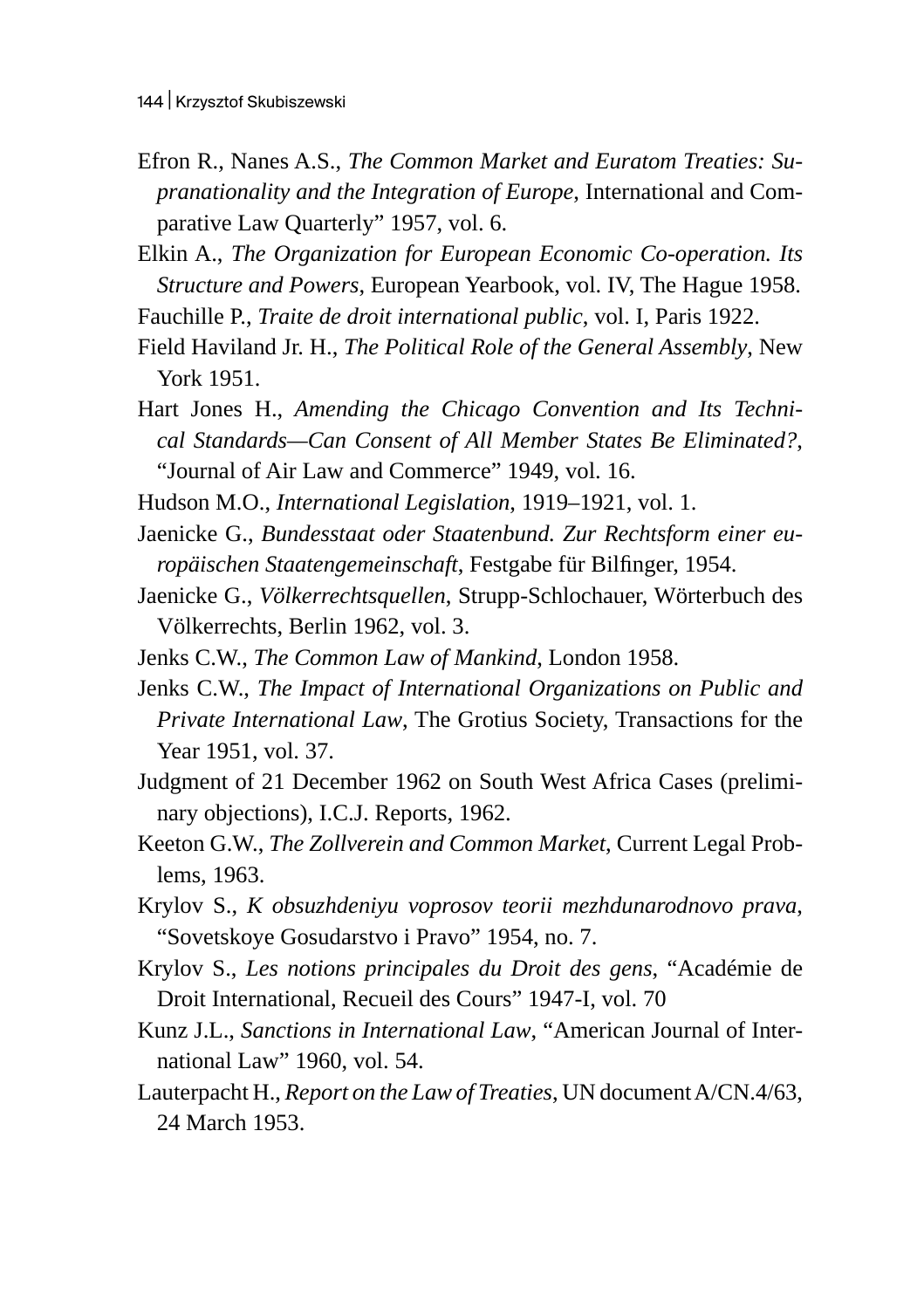- Lauterpacht H., *The Absence of an International Legislature and the Compulsory Jurisdiction of International Tribunals*, British Year Book of International Law, vol. 11, 1930.
- Lauterpacht H., *The Function of Law in International Community*, Oxford 1933.
- Le Goff M., *L'activité des Divisions Techniques au sein de l'O.A.C.I.*, "Revue Générale de l'Air" 1951, vol. 14.

Louter J. de, *Le droit international public positif*, vol. 1, Oxford 1920.

Lukin P.I., *Istochniki mezhdunarodnovo prava*, Moscow 1960.

Mankiewicz R.H., *L'adoption des annexes à la convention de Chicago par le Conseil de l 'Organisation de l' Aviation Civile Internationale, Beiträge zum internationalen Luftrecht*. Festschrift zu Ehren von Prof. Dr iur. Alex Meyer, Düsseldorf 1954.

- McNair A.D., *The Function and Differing Legal Character of Treaties*, "British Year Book of International Law" 1930, vol. 11.
- McNair A.D., *The Law of Treaties. British Opinions and Practice*, Oxford 1938.
- Merle M., *Le pouvoir règlementaire des institutions internationales*, "Annuaire Français de Droit International" 1958, vol. IV.
- Potter P.B., *An Introduction to the Study of International Organization*, New York 1948.
- Reuter P., *La Communauté Européenne du Charbon et de l'Acier*, Paris 1953.
- Reuter P., *Organisations internationales et evolution du droit*, L'evolution du droit public, Études offertes à Achilles Mestre, Paris 1956.
- S[mith] H.A., *The Binding Force of League Resolutions*, "British Year Book of International Law" 1935, vol. 16.
- Sand P.H., Sousa Freitas J. de, G. Prat, *An Historical Survey of International Air Law before the Second World War*, "McGill Law Journal" 1960, vol. 7.
- Schulz G., *Entwicklungsformen internationaler Gesetzgebung*, Gottingen 1960.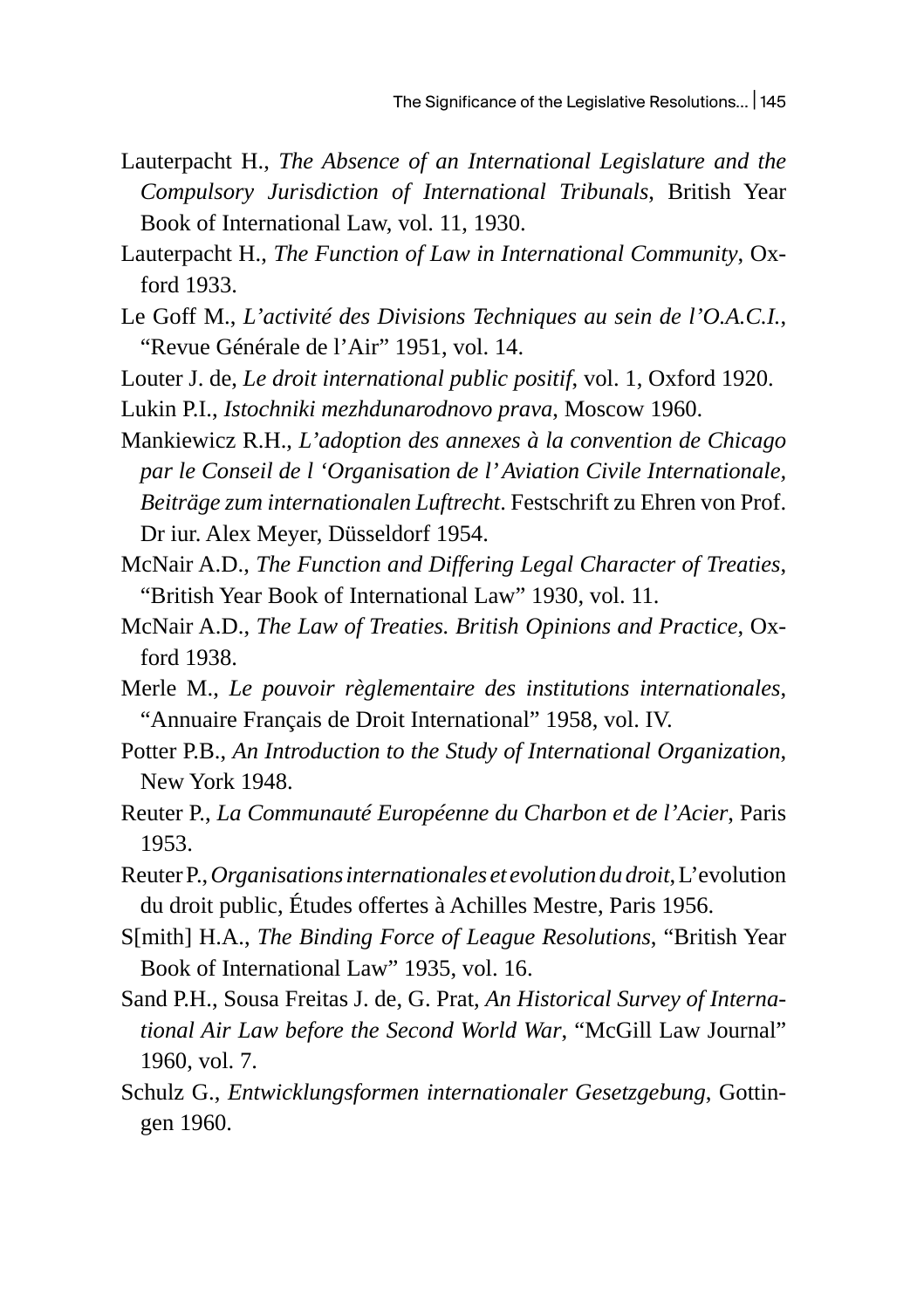- Sibert M., *Traité de droit international public*, vol. 1, Paris 1951.
- Sloan F.B., *The Binding Force of a 'Recommendation' of the General Assembly of the United Nations*, 1948, vol. 25.
- Sørensen M., *Principes de droit international public*, Cours general, "Académie de Droit International, Recueil des Cours" 1960-III,vol. 101
- Stein E., *Constitutional Developments of United Nations Political Organs*, Lectures on International Law and the United Nations Delivered at University of Michigan Law School, June 23–28, 1955.
- Tammes A.J.P., *Decisions of International Organs as a Source of International Law*, "Académie de Droit International, Recueil des Cours" 1958-II, vol. 94.
- Tunkin G.I., *Voprosy teorii mezhdunarodnovo prava*, Moscow 1962.
- Valk W. de, *La signification de l'intégration européenne pour le développement du droit international moderne*, Leyden 1962.
- Visscher Ch. de, *Belgium's Case*, 1916.
- Visscher Ch. de, *Théories et réalités en droit international public*, Paris 1953.
- Visscher P. de, *La Communauté Européenne du Charbon et de l' Acier et les Etats membres*, Milan 1957.
- Wade E.C.S, Godfrey Philipps G., *Constitutional Law*, Second Edition by E.C.S. Wade, London 1937.
- Wohlfahrt E., *Europäisches Recht. Von der Befugnis der Organe der Europäischen Wirtschaftsgemeinschaft zur Rechtsetzung*, "Jahrbuch für Internationales Recht" 1959, vol. 9.